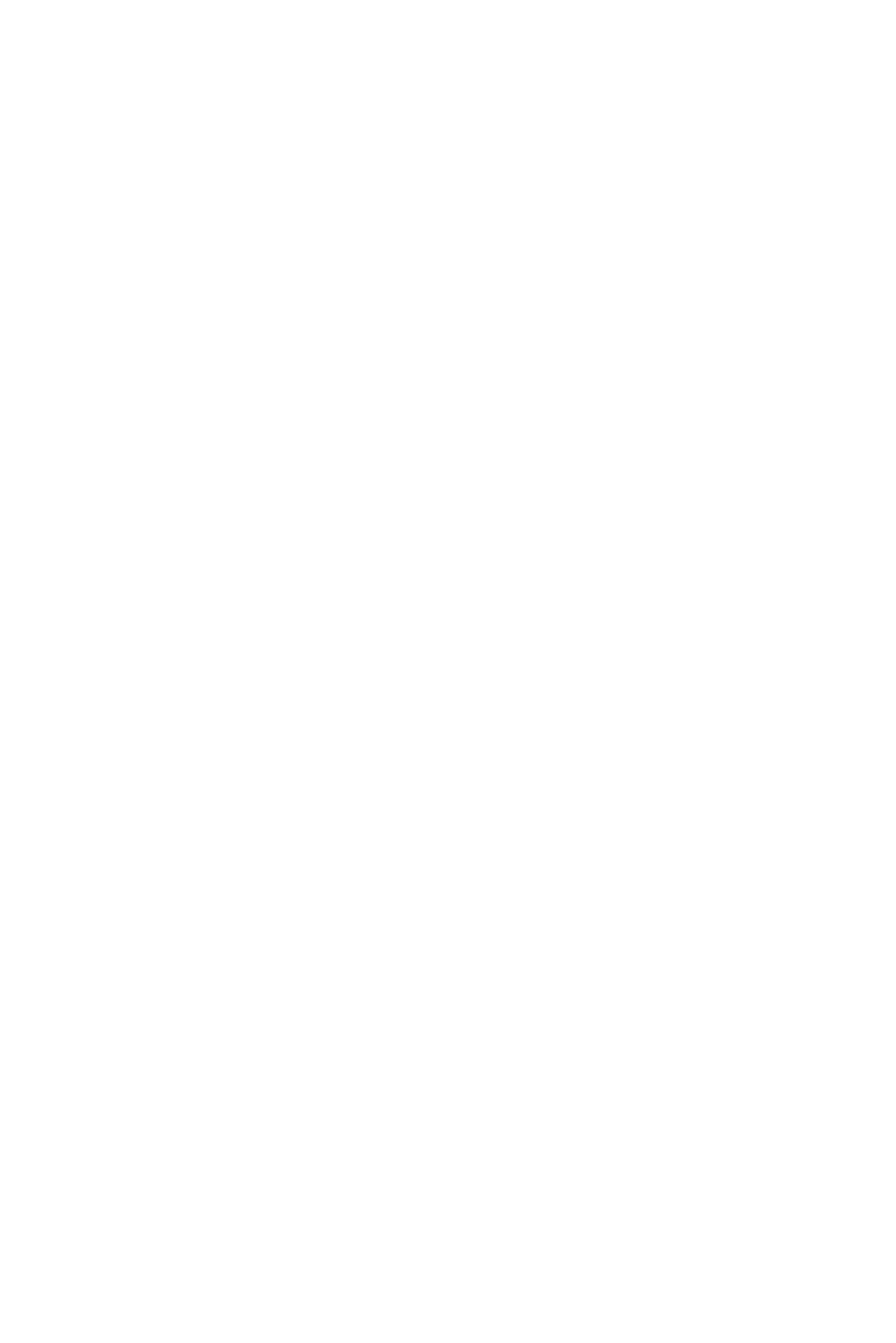# The Diwan

of the Shaykh and Gnostic of Allah Sayyidi Muhammad ibn al-Habib al-Amghari al-Idrisi al-Hasani

*The Desire of Journeying Murids and the Gift to Wayfaring Gnostics*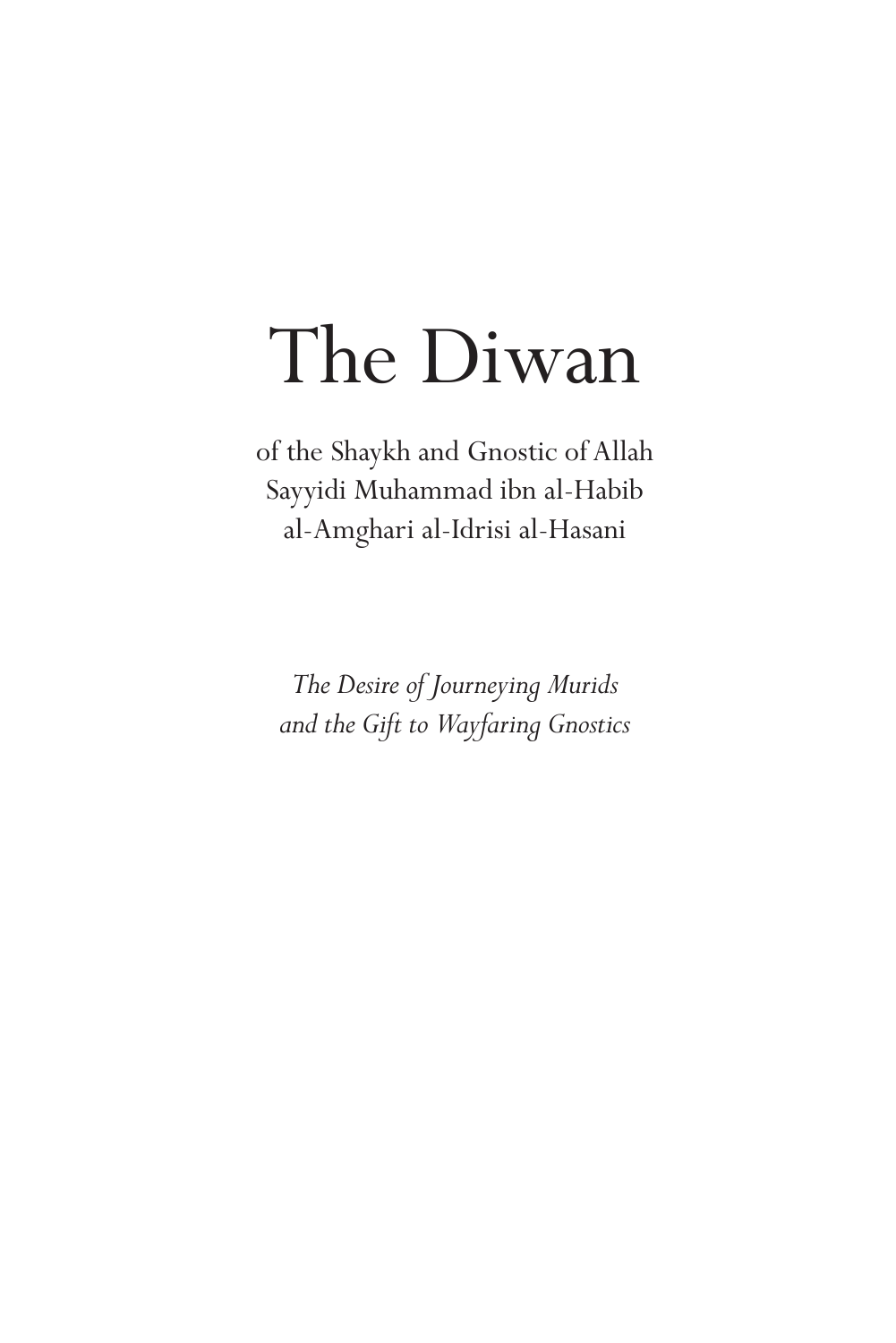#### Copyright © Diwan Press, 2017 CE/1438 AH

The Diwan of Shaykh Muhammad ibn al-Habib

| Published by: | Iqra Agencies Ltd.        |
|---------------|---------------------------|
|               | P.O.Box 34027             |
|               | Erasmia                   |
|               | 0023                      |
|               | South Africa              |
| Website:      | www.iqra.co.za            |
| E-mail:       | $musa(\alpha)$ iqra.co.za |

All rights reserved. No part of this publication may be reproduced, stored in any retrieval system or transmitted in any form or by any means, electronic, mechanical, photocopying, recording or otherwise without the prior permission of the publishers.

| Author:  | Shaykh Muhammad ibn al-Habib                                           |
|----------|------------------------------------------------------------------------|
| Editors: | Shaykh Murtada al-Boumas-houli and Abdassamad Clarke                   |
|          |                                                                        |
|          | A catalogue record of this book is available from the British Library. |

| $ISBN-13:$ | 978-1-908892-47-8 (Case laminate) |
|------------|-----------------------------------|
|            | 978-1-908892-50-8 (Hard back)     |

Printed and bound by: Lightning Source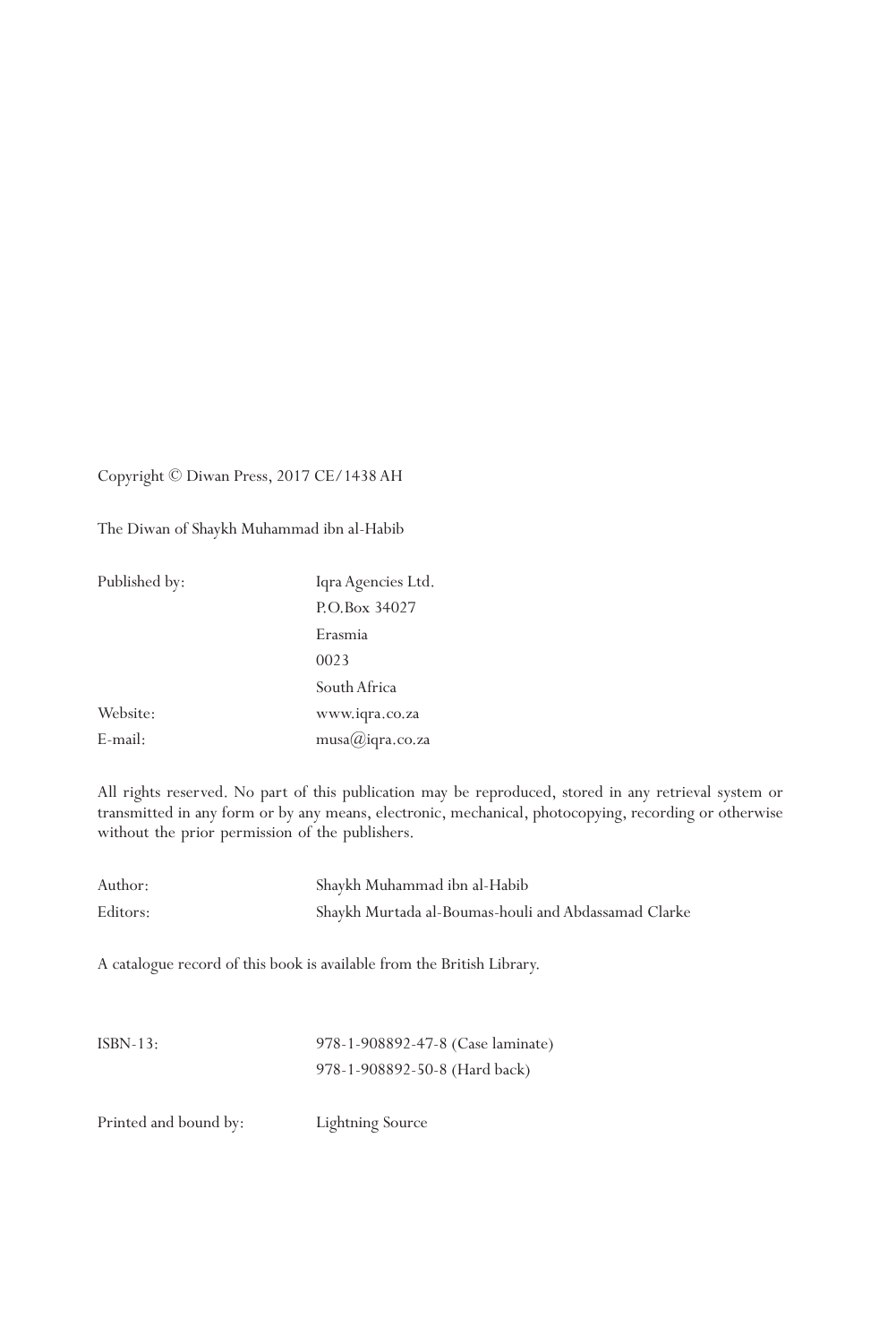# **Contents**

| Preface - Shaykh Muhammad al-Murtada al-Boumas-houli     |     |
|----------------------------------------------------------|-----|
| Introduction to the Diwan - Shaykh Muhammad ibn al-Habib | 1   |
| The Wird                                                 | 9   |
| The Lesser Wird                                          | 27  |
| The Seal of The Wird                                     | 33  |
| The Wird of the Salat                                    | 42  |
| The Wird of Fajr                                         | 56  |
| Commentary on the Wird<br>Yaqulu 'ubaydullah             | 59  |
| The Greater Qasida<br>Fa in shi'ta an tarqa              | 67  |
| Lesser Qasida<br>Sharibna mina'l-anwar                   | 81  |
| Minor Qasida<br>Saqani hibbi                             | 90  |
| Doctrines of Tawhid<br>Yaqulu 'abdu Rabbihi              | 96  |
| Buraq of the Tariq<br>Yaqulu afqaru'l-wara               | 103 |
| Miracles of the Way<br>Al-hamdulillahi wa salla'llahu    | 113 |
| Virtues of the Ism al-A'dham<br>Tajarrad 'ani'l-aghyar   | 125 |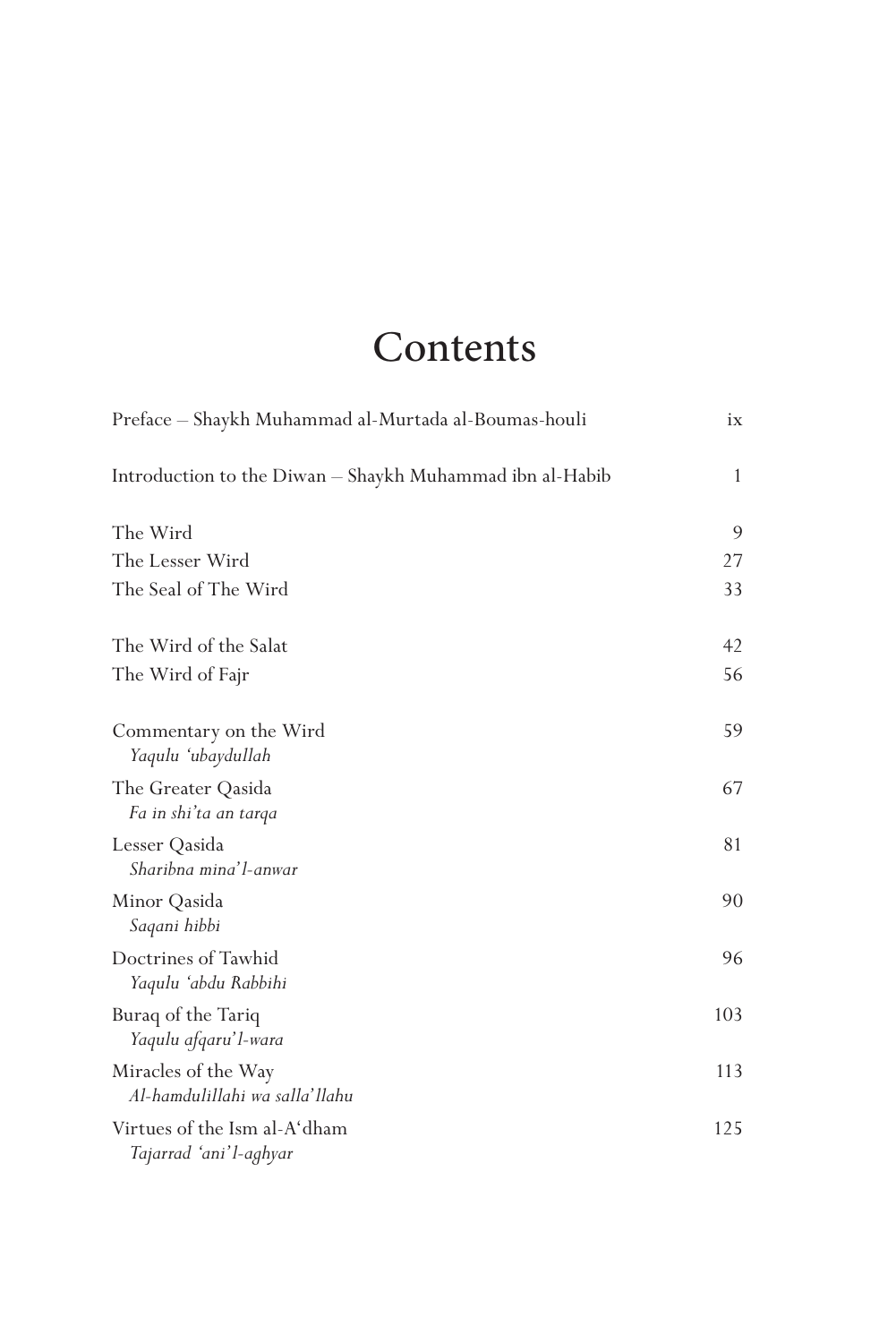| Praise                                                                   | 130 |
|--------------------------------------------------------------------------|-----|
| Laka'l-hamd                                                              |     |
| Stimulation of Desire for the Act of Dhikr<br>Aya man yurid qurban       | 135 |
| Reflection                                                               | 141 |
| Tafakkar jamil as-sun'i                                                  |     |
| Robe of Nearness<br>Qad kasana dhikru'l-Habibi                           | 145 |
| Qasida Written Before the Prophet<br>Nahnu fi rawdati'r-Rasuli           | 150 |
| Withdrawal into the Perception of the Essence<br>Qad bada wajhu'l-Habibi | 154 |
| The Qualities of Muhammad<br>Muhammadun mansha'u                         | 157 |
| Forgiveness<br>Astaghfiru'llah                                           | 164 |
| Departure of Illusion<br>Kana li wahmun                                  | 169 |
| Eyewitnessing<br>Ya man yurid hadrat al-'iyani                           | 171 |
| The Oneness of Action and Existence<br>Sa'altu qalbi                     | 175 |
| Counsel<br>Salamun 'ala'l-ikhwan                                         | 178 |
| Annihilation in Allah<br>Ya taliba'l-fana fi'llah                        | 182 |
| Withdrawal from Other Than Allah<br>Ruhi tuhaddithuni                    | 187 |
| Manifestation of the Essence<br>A shamsun bada                           | 190 |
| Purification<br>Fa in shi'ta tathiran                                    | 193 |
| Counsel on Death<br>Tazawwad akhi li'l-mawt                              | 195 |
| Another Song<br>Ahimu wahdi                                              | 198 |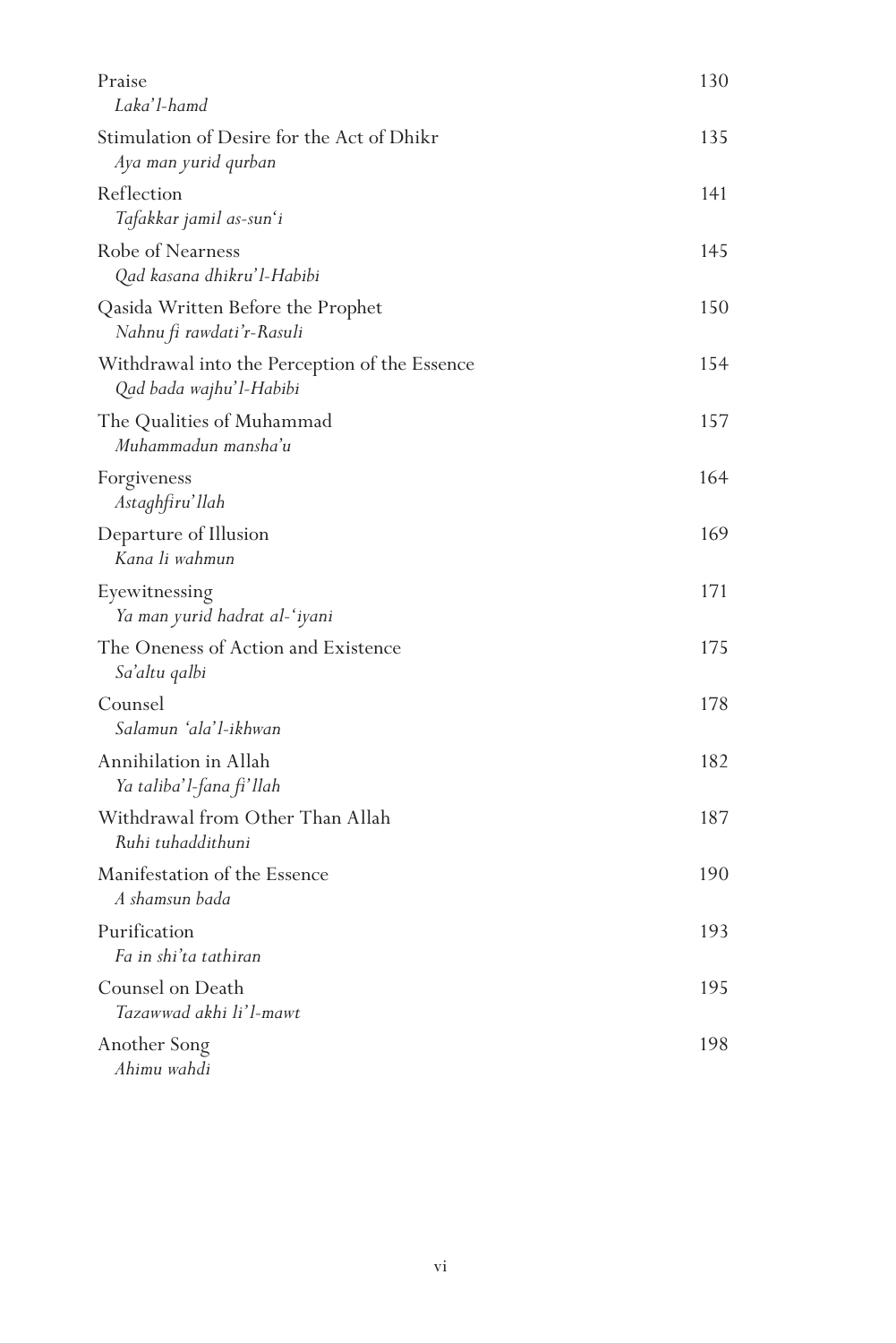| Song on Departure<br>Kam laka min                                   |     |
|---------------------------------------------------------------------|-----|
| The Final Song<br>Salumun 'ala ahli'l-hima                          | 202 |
| TAKHMIS COMMENTARIES ON QASIDAS                                     | 205 |
| The Takhmis on 'The Qualities of Muhammad'                          | 207 |
| Shaykh Muhammad ibn al-Habib                                        |     |
| The Takhmis in Lam on 'The Departure of Illusion'                   | 224 |
| by the needy slave Abu Hafs 'Umar                                   |     |
| The Takhmis in Ha on 'The Manifestation of the Essence'             | 229 |
| by Abu Hafs 'Umar                                                   |     |
| The Takhmis in Ha on 'Withdrawal from all that is other than Allah' | 236 |
| by Sayyidi Fudul al-Huwari                                          |     |
| The Takhmis in Waw on 'Purification'                                | 242 |
| by Sayyidi Fudul al-Huwari                                          |     |
| The Takhmis in Ha on 'Withdrawal from all that is other than Allah' | 246 |
| by the faqih Sayyidi Hammoud ibn al-Bashir                          |     |
| A Qasida                                                            | 252 |
| by Sayyidi Fudul ibn Muhammad al-Huwari                             |     |
| Another Qasida                                                      | 258 |
| by Sayyidi Fudul ibn Muhammad al-Huwari                             |     |
| A Qasida                                                            | 266 |
| by Sayyidi Muhammad ibn al-Habib ad-Dar'i                           |     |
| A Qasida                                                            | 278 |
| by Sayyidi 'Abdullah ibn al-Habib ad-Dar'i                          |     |
| THE HAFIDHA                                                         | 285 |
| Qasida of Ahmad al-Badawi                                           | 356 |
| Surah Yasin                                                         | 364 |
| The 99 Beautiful Names                                              | 384 |
| This Qasida in Fa by its Author as-Sayyid Ahmad al-Hilali           | 392 |
| A Tawassul composition by the Gnostic of Allah Shaykh Zarruq        | 396 |
| A Story by Abu Hafs Umar                                            | 399 |
| The Isnad of the Tariq                                              | 405 |
| The Salat of Ibn Mashish                                            | 415 |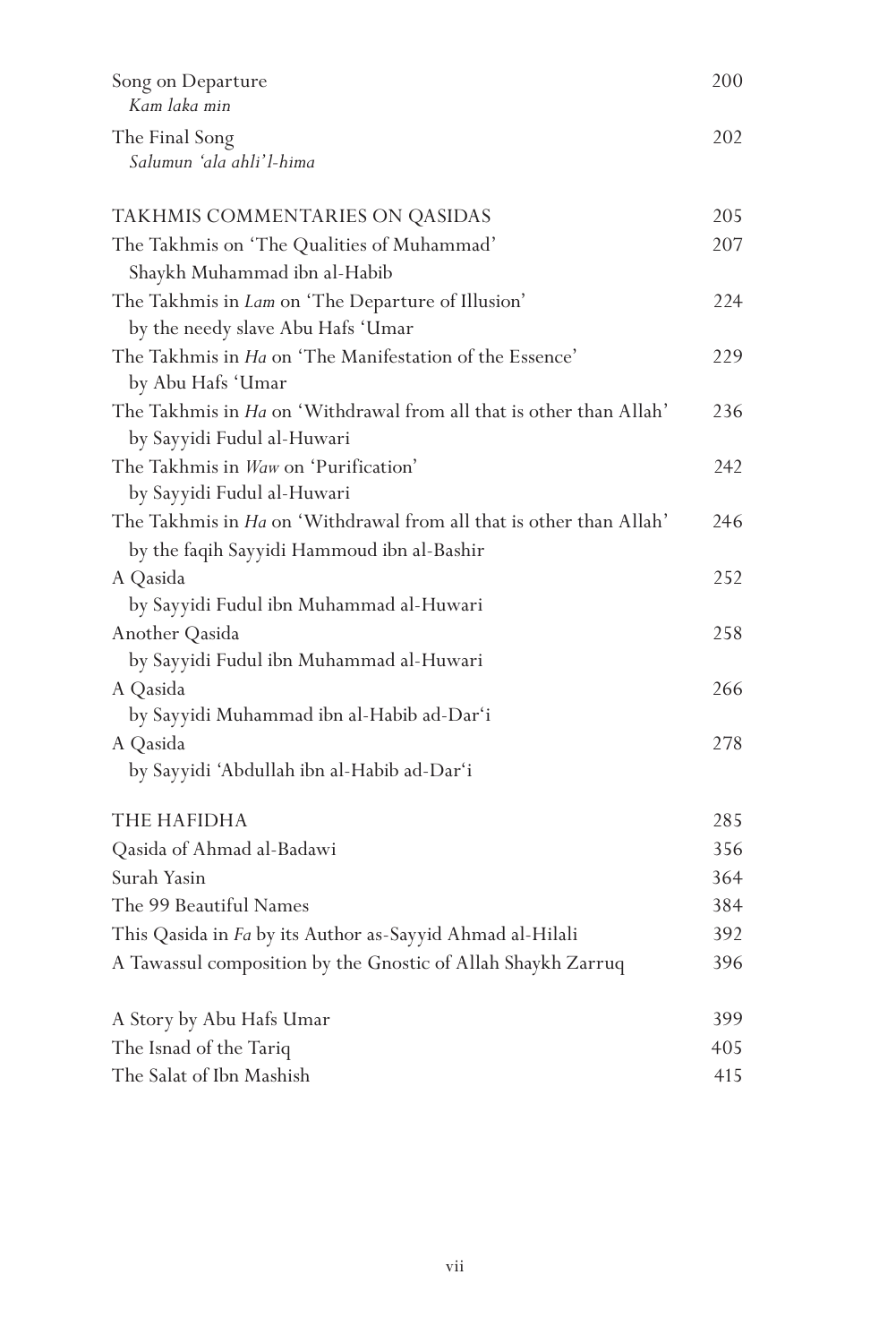| THE DIWAN OF SHAYKH MUHAMMAD AL-FAYTURI HAMUDA                    |     |
|-------------------------------------------------------------------|-----|
| 1 Ya taliba'l-ma'rifah                                            | 421 |
| 2 Adramat naru'l-hawa                                             | 426 |
| 3 Tajalla hibbi                                                   | 430 |
| 4 Nadani hibbi                                                    | 434 |
| 5 Utruk ya murid                                                  | 439 |
|                                                                   |     |
| Refuge Prayer by Shaykh Muhammad Wafa                             | 443 |
|                                                                   |     |
| QASIDAS OF SHAYKH MOULAY MURTADA AL-BOUMAS-HOULI                  | 449 |
| <b>Treasured Letters</b>                                          | 451 |
| The True Shaykh                                                   | 454 |
| The Strength of the Shaykh                                        | 461 |
| Commentary on the Qasida 'Counsel on Death'                       | 464 |
| Commentary on the Qasida 'Ahimu Wahdi'                            | 469 |
|                                                                   |     |
|                                                                   | 482 |
| مقدمة الشيخ محمد بن الحبيب<br>مقدمة الشيخ محمد المرتضى البومسهولي | 484 |
|                                                                   |     |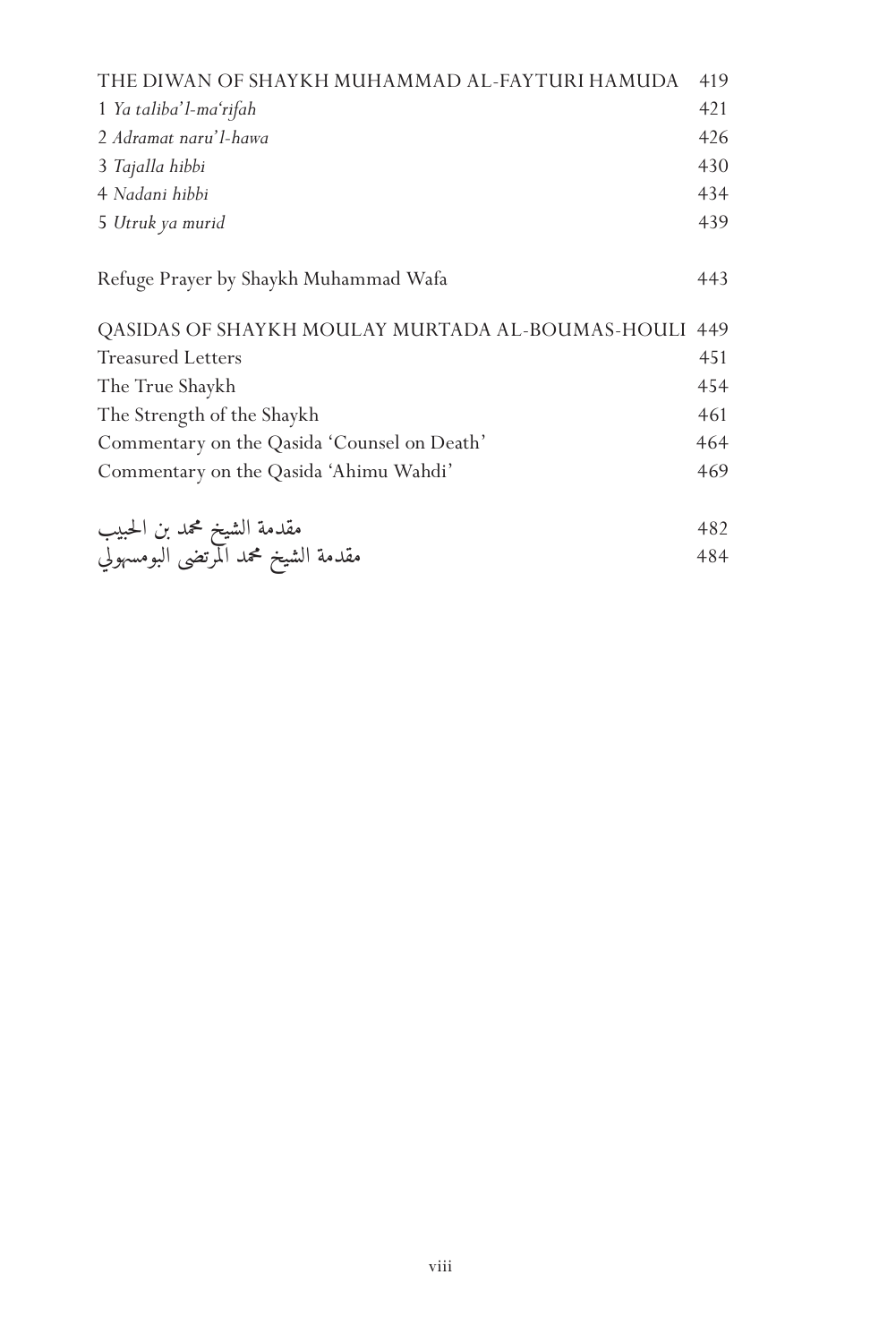# Preface

Shaykh Muhammad al-Murtada al-Boumas-houli

له وسلم وبارك على سيدنا ونبينا ومولانا محمد � له الرحمن الرحيم وصلى ال� � بسم ال� له العلي العظيم. � وعلى آله وصحبه وسلم تسليما. ولا حول ولا قوة الا بال�

In the name of Allah, the All-Merciful, the Most Merciful, and may Allah bless and send baraka upon our master and Prophet, Mawlana Muhammad and his family and Companions and grant them abundant peace.

There is no power and no strength but by Allah, the High, the Vast.

ل نَحْب َهُ ص َ ف َمِنْه ُم م�ّن ق َضَى َ ع َل َيْهِ له � مِنَ الْم ُومِنِينَ رِجَالٌ صَدَق ُوا مَا ع َاهَدُوا ال� َ ل ُوا ت َبْدِيل ًا َ ن ي َنت َظِر ُ ص � وَمَا ب َد وَمِنْه ُم م�

(Surat al-Ahzab 33:23)

The book of Sayyidi Muhammad ibn al-Habib, may Allah be pleased with him and make him contented — which contains his noble wirds, the Hafidha, and qasidas that strike home — has an effect on everyone who reads or hears it him and make him contented – which contains his noble wirds, the Hafidha, and qasidas that strike home – has an effect on everyone who languages when it became possible for Westerners and others to understand its contents. This is all by the overflowing favour of Allah and the secret of the idhn from him, may Allah be pleased with him.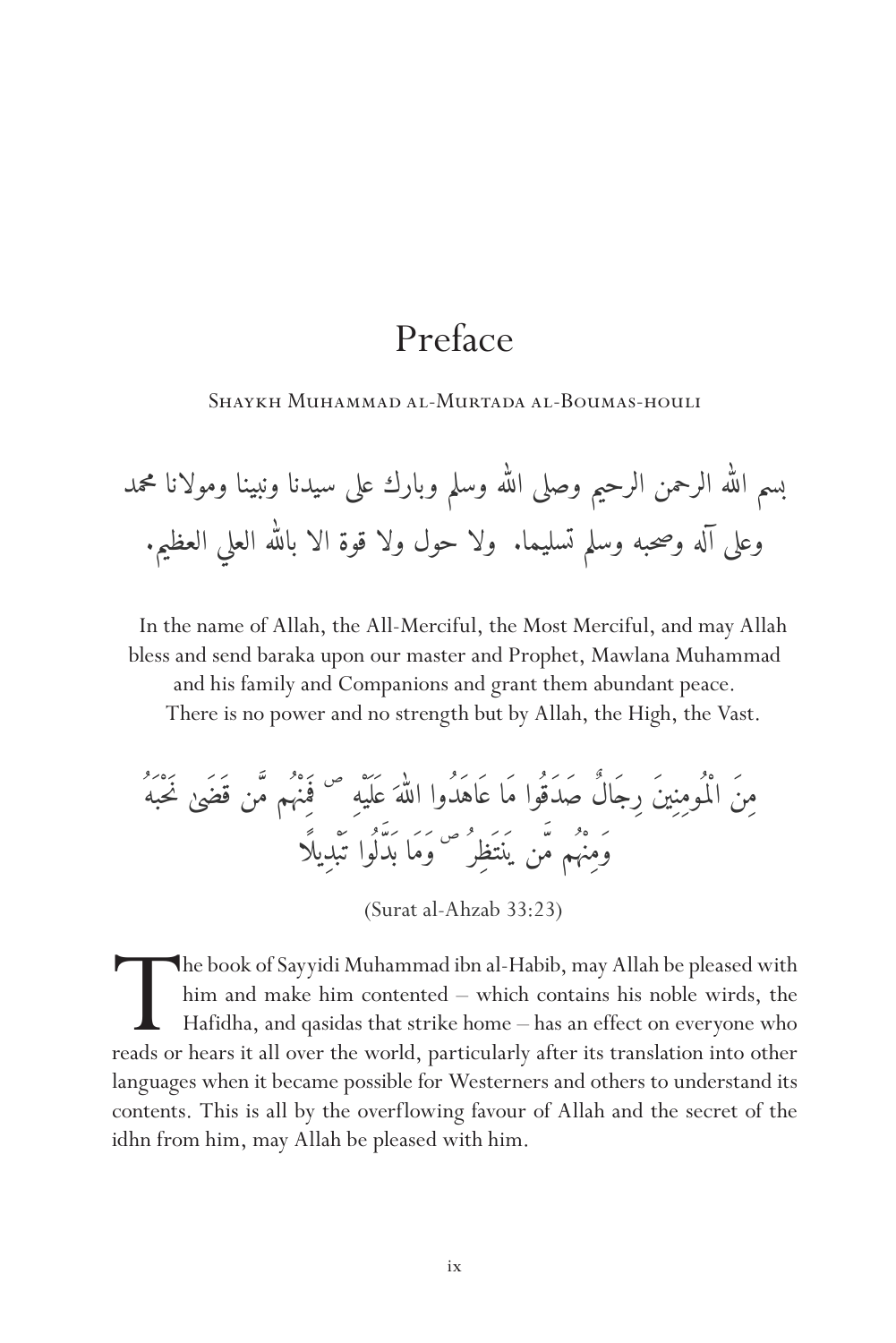When he granted idhn to Shaykh Abdalqadir as-Sufi, may Allah be pleased with him, to instruct others in the wirds and to print his Diwan, its blessings became manifest in people engaging with it, since every murid has a copy of the Diwan in his satchel and in his library. The increase in the numbers of murids is shown by our need for more copies.

For that reason, Shaykh Abdalqadir, may Allah be pleased with him, gave permission for this new edition of the Diwan and asked that I write this Preface to it. On our part we give our blessing to this idhn, hoping from Allah that He make it sincerely for His face and beneficial to His slaves and for everyone who reads, hears or looks into it not merely for research.

May Allah bless our intermediary with Him and our model, our Master Muhammad and his family and Companions and grant them abundant peace.

> The servant of the people of Allah Muhammad al-Murtada al-Boumas-houli Allah is His Guardian Friend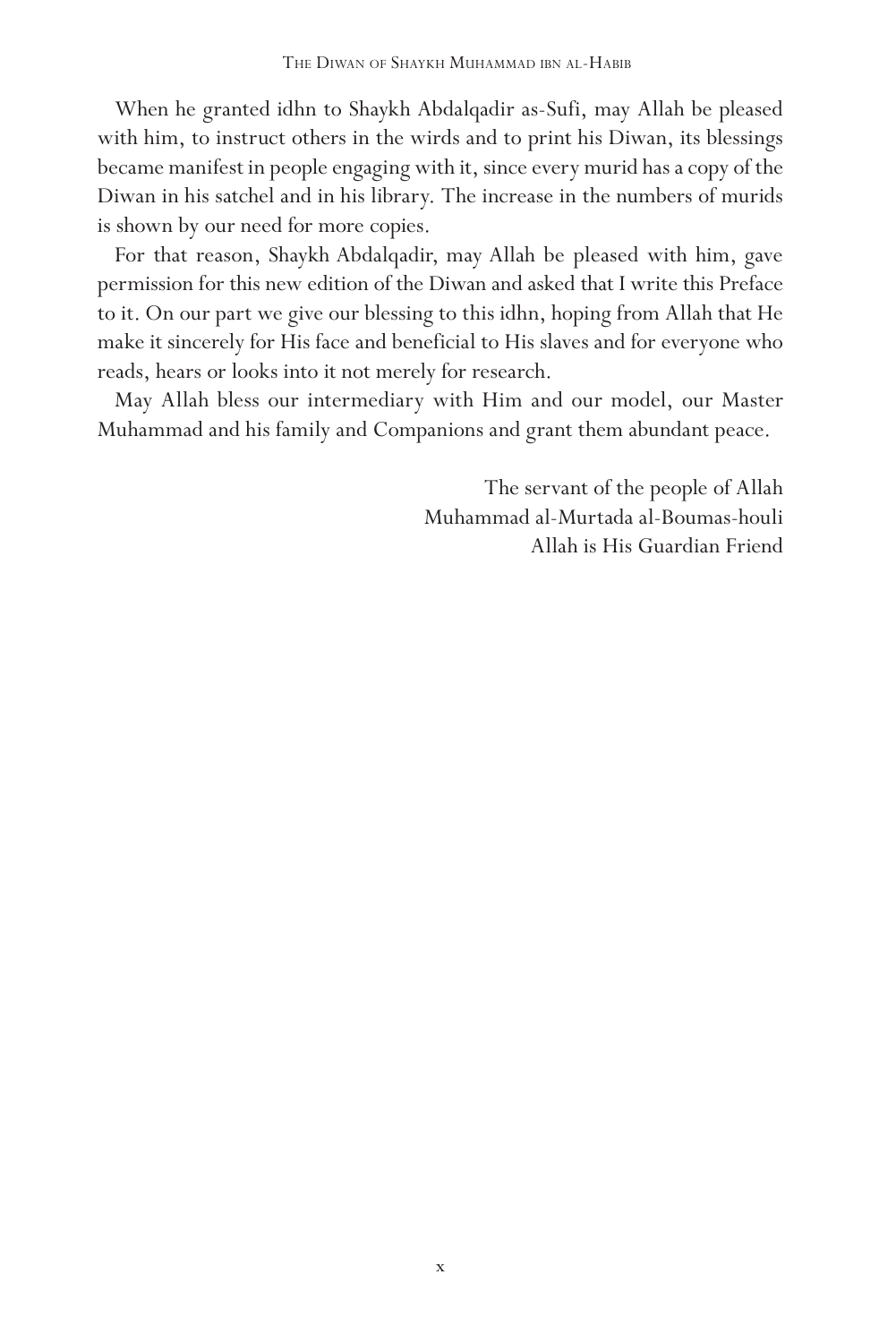## Introduction to the Diwan

Shaykh Muhammad ibn al-Habib

The Shaykh said, may Allah be pleased with him: Praise belongs to Allah Who has established men in every age to revive His Tariqa. He has revealed to them the lights of Muhammad, from which all the lovers who followed them Who has established men in every age to revive His Tariqa. He has revealed to them the lights of Muhammad, from which all the lovers who followed them would derive aid, be they couples or individuals.

We praise Him, the Glorious and Exalted, for the secrets with which He has entrusted us, and for the sciences, gnoses and lights He has poured out on us. We greatly thank Him, may His Majesty be exalted, in recognition of all the blessings that have come to us and all the slaves of Allah, free or in bondage.

We declare that our master Muhammad is His slave and His Messenger, sent by Allah as a mercy to the creation, may Allah bless him and grant him peace, and his family and companions who spent themselves and their wealth in the revival of His way and the setting up of His sunna, and who did not turn to the destruction of the hypocrites and the veiled.

Brothers of the Darqawiyya-Shadhiliyya order and all others of the Lord's slaves in all of Allah's countries who desire to emulate a master, know, that Allah the Exalted has destined for this noble path in every age one who sets right its deviations and manifests its secrets and its lights. He is the Shaykh who unites the Haqiqa and the Shari'a with the idhn of Allah and His Messenger and all the awliya of Allah. He is the unique man of Muhammad of whom there is only one in every age. If there are numerous Shaykhs in his age, he rules over them all, whether they are aware of it or not. Many have laid claim to the Station of uniqueness with falsehood and lies because they seek leadership and desire to possess this passing world. The pretender is unaware that whoever claims what is not in him is exposed by the witnesses of the test, since in their presence a man is either exalted or humiliated. True Shaykhs are satisfied with the knowledge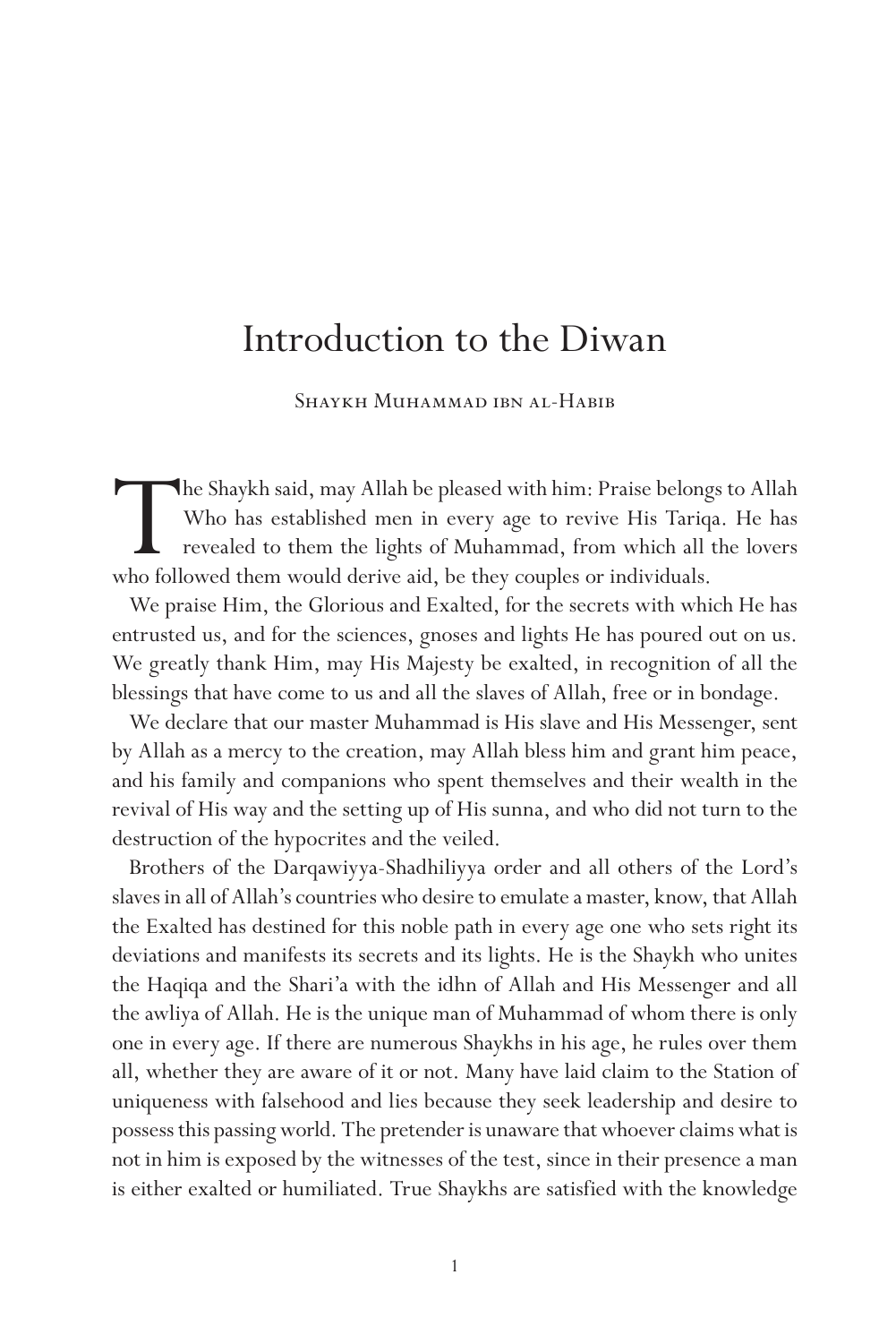of Allah and depend only on Allah. All that emanates from them speaks of the blessing of Allah. He, may He be exalted said:

*'As for the blessing of your Lord – declare it.'*

So let Muhammad ibn al-Habib, al-Amghari al-Hasani by lineage, dwelling in Fez, the poor slave of his Master, yet enriched by Him with other-than-Him – declare, in speaking of Allah's blessing – that *idhn* (authorisation) has come to him from Allah and the Messenger of Allah and all the awliya of Allah, and that Allah has singled him out with sciences and secrets which only the unique man of Muhammad possesses.

Had we wished to reveal all that Allah has blessed us with we would need volumes, we shall however relate to the fuqara only that tribute with which our Shaykh and teacher Sayyidi Muhammad ibn 'Ali favoured us. When he, may Allah be pleased with him, became head of the order, we wrote him a letter renewing our contact with him although we had taken Tariq from the Shaykh and gnostic of Allah, Sayyidi al-'Arabi ibn al-Huwari. He, may Allah be pleased with him, wrote to us and ordered us to come to his presence. So we obeyed his command and went to Marrakesh. When we went in to him he was filled with limitless joy and happiness and said to us: 'The whole order came to me when you came!' On another occasion he said to us in a prophecy, may it long be remembered, 'Your rank with us in our order is that of Ibn 'Ata'llah in the Shadhiliyya order. As Allah revived the Shadhiliyya path through Ibn 'Ata'llah, so also He will revive this blessed Tariqa through you, if He wills!' And Allah has realised his hope in us.

By Allah and by Allah we have not passed through a city, a village or a desert but that the people testified that love had come to them and life flowed in their hearts. Such is the secret of Allah's idhn. Praise be to Allah, no faqir has sat with us without gaining a knowledge that was not his before, and getting from it humility and a contrite heart. No murid of the Tariqa has sat with us without a strengthening of his innate condition and the heightening of his himma in the quest for gnosis of Allah. There has been no Shaykh of the Shaykhs of the age who has not increased in his immediate tasting and gained something of benefit which he did not have before. All that is from the secret of the idhn and its baraka.

Ibn 'Ata'llah says in his 'Hikam' (Book of Wisdom):

'He to whom the idhn of discourse has been given, his declaration is understood in the ears of creation, and the evidence of his selection is made plain to them.'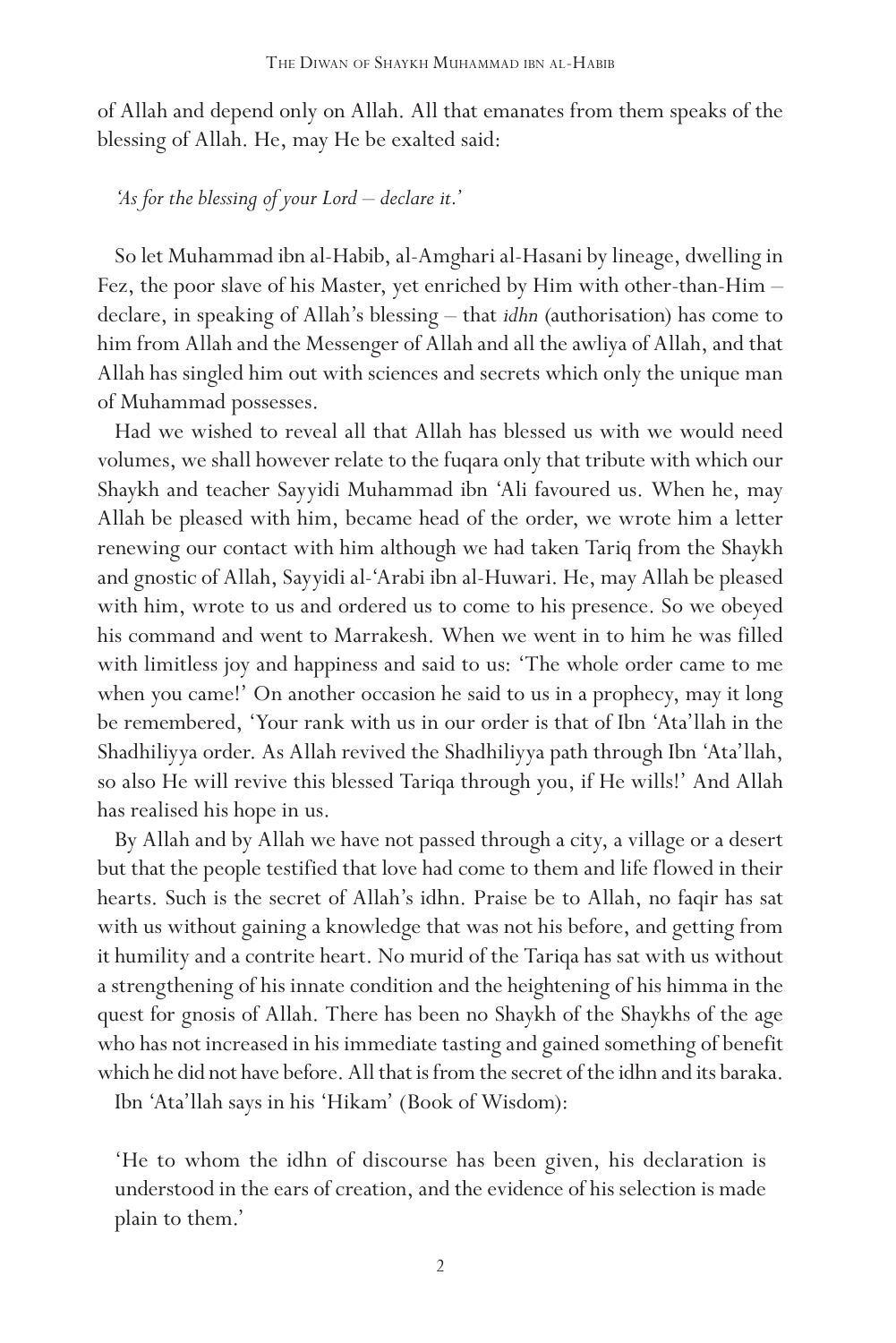#### *Introduction*

The one with idhn is the one who speaks by Allah and for Allah, and so his words have an effect on the heart, and all the elect and the beloved are guided to him. The Shaykh of our Shaykh, Sayyidi Muhammad al-'Arabi, may Allah be pleased with him, said, 'By Allah, none has come to me who was not acceptable.' I say, speaking of the blessing of Allah, 'By Allah, none has come to me who was not beloved.'

Muhammad, may Allah bless him and grant him peace, said to me in a prophecy, 'Know, my son, that Allah will honour you with sweet and pleasant waters.' I said, 'O Messenger of Allah, are these the waters of Islam, Iman and Ihsan?' He said to me, may Allah bless him and grant him peace, 'They are.' I said, 'You and all of my community who follow you shall drink them.' And Allah realised for us what He promised. By Allah, we have drunk these waters, and soon all of those who accompany us with sincerity will drink them too. So, my lords, give praise to Allah ta'ala and thank Him for what He has honoured you with in your time.

He has said, may He be exalted, *'Whenever we abrogate an ayat or cause it to be forgotten, We bring one better than it or equal to it.'* Allah ta'ala has given precedence here to the better over the like as an indication that the heir to the perfect Wali must appear even after some time has passed. And that he will be more perfect than him in knowledge and gnosis of Allah ta'ala. He is the miracle of that perfect Wali. So the overflowing energy from Allah continues to increase. The Shaykh, our lord and master, Ahmad al-Badawi, may Allah be pleased with him, said:

'Your overflowing increases Your existence is uninterrupted.'

I have indicated some of what Allah has granted me in the qasida that speaks of the blessing from Allah, entitled 'The Robe of Nearness':

'Invocation of the Beloved clothed us in beauty and radiance, exaltation and joy.

In drawing near we cast aside every restraint and openly proclaimed the One we love to glorify.'

When the Shaykh Sayyidi Muhammad ibn 'Ali, may Allah be pleased with him, died, and the idhn was renewed in me, I regarded my self as worthless and undeserving of that station until the four Shaykhs came to me. They are: Sayyidi Muhammad ibn 'Ali, Sayyidi al-'Arabi ibn al-Huwari, Sayyidi Muhammad al-'Arabi, and Sayyidi Ahmad al-Badawi, may Allah be pleased with them. They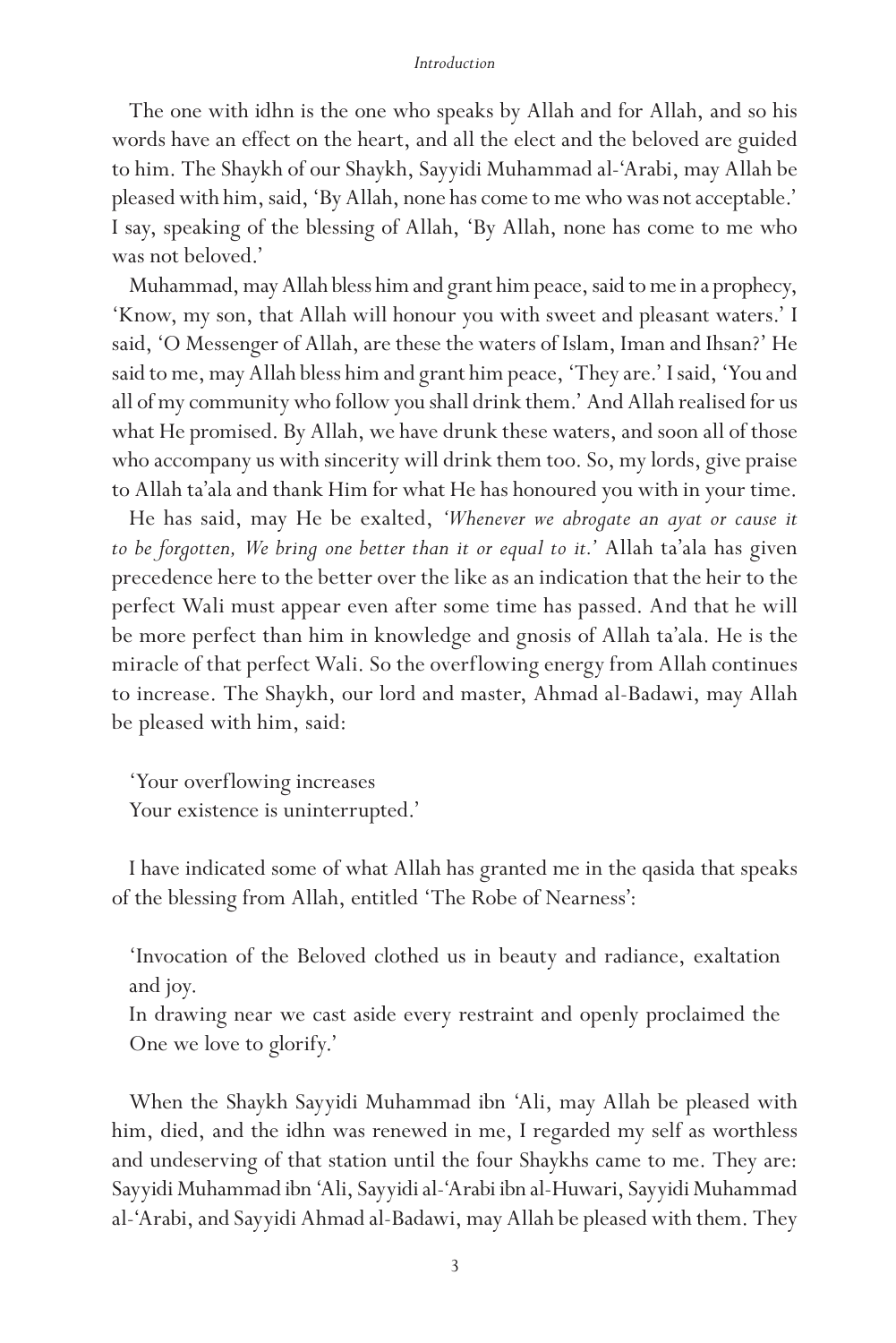commanded me to go out to the creation and guide them to the true King. They said: 'The water which you have drunk from us is the coolest and sweetest of waters, so stretch out your hand to the east and the west, and fear no-one!' Then the idhn came from the Chosen One, may Allah bless him and grant him peace, and I was awed into going forth. So I went out to creation by Allah and for Allah, saying as Ibn 'Ata'llah said in his 'Hikam': 'My God, you have ordered me to return to the existence-traces, so return me to it with a robe of lights and the guidance of discrimination so that I may return to You from it, as I came to You from it – my secret pure of regard for it and my himma elevated above dependence on it. You have power over all things.'

Know, my lords, that it is obligatory on every murid who seeks the presence of Allah to take the living Shaykh. The proof of this obligation is His word, may He be exalted: *'O you who have iman, fear Allah, and be with the truthful ones.'* Being with them necessitates accompanying them in body, not just in spirit. He has said, may He be exalted: *'Follow the path of whoever turns away from self to Me.'* In this ayat, He, may He be exalted, orders the walad (beginner/lit. youth) to follow the spiritual father, not the father of form, because the spiritual father teaches the inner meaning and the father of the body teaches you sensory meaning. What a difference there is between the one whose himma is for the meaning and the one whose himma is for the sensory! He said, may Allah bless him and grant him peace: 'A man follows the Deen of his friend, so let each of you look to who he takes as a companion.' There has always been agreement in this community of Muhammad that the first thing required of a murid once he has become aware of his state of distraction is that he should rely on a Shaykh of good counsel and guidance who knows the defects of the self, its motives, and the remedies for its ailments, and who has done with the putting right of his own self and its desires. He will give the murid insight into the faults of his self and draw him out beyond the perimeter of his senses. Whoever has no Shaykh to direct him will most certainly be directed by shaytan to the path of destruction.

Murid is derived from will (*irada*) and it depends on sincerity (*ikhlas*). The true meaning of murid is one who has stripped himself of his own will and accepted what Allah wills for him, which is the worship of Allah ta'ala, for as He said: *'I have not created jinn and men except to worship Me.'* When the murid is weak in disciplining his self – since the inner rule belongs to the self and shaytan – he places himself under the rule of the Shaykh and in the protection of his power. He, in his turn will help the murid to obey and worship Allah through his *himma* which operates by the *idhn* of Allah and through his words which are made effective by the gift of Allah. So a murid must cling to whoever of the Shaykhs of the age are well disposed towards him.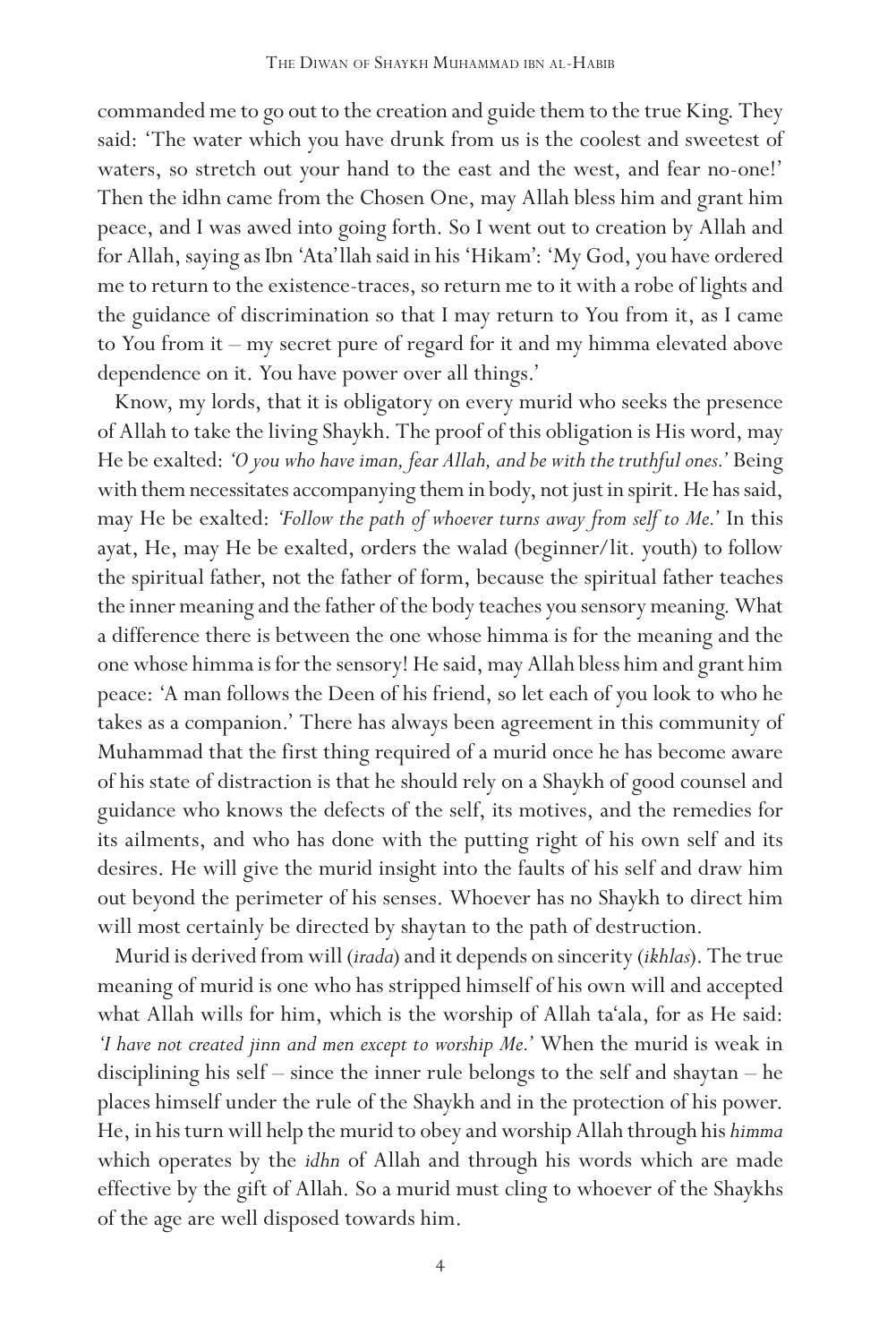#### *Introduction*

Sayyidi 'Abd al-Wahid ibn 'Ashir says:

'The murid keeps company with a Shaykh who knows the ways of behaviour, and who protects him from dangers on his way. The murid is reminded of Allah when he sees the Shaykh, who then leads the slave to his Master.'

Look at our commentary on these verses and confusion will leave you. Ibn 'Ata'llah, may Allah be pleased with him, says in his *Hikam*:

'Do not accompany one whose state does not change you, and whose speech does not guide you to Allah.'

The elevation of your state, and the guidance of his speech are the result of this companionship. So whoever does not find such a state from his companion let him abandon him to Allah and seek one of this description. The murid will gain a master in accordance with his own sincerity and strength of resolution. Allah is the one to ask for help.

Explaining the attributes of the teaching Shaykh, I said in one of my qasidas ending in *ta'*:

*La ilaha illa'llah* banishes all whisperings with the instruction of a Shaykh who knows the Haqiqa. His signs are: a light which shines appearing outwardly, and a secret which appears inwardly, with himma. He elevates you with a glance even before he speaks, and from this glance comes a Robe of Honour.

By that I mean the secrets which flow rapidly into the heart of the murid seeking the truth free of any shirk. The staff of his journey is his *zuhd* among people, and his concern lies in seeking the Beloved alone in vision. His speech is by *idhn* from the Best of Creation upon whom the glorious truthful ones depend. If you attain the goal of finding someone like this, then set out and offer up the self without delay. Consider nothing except what I have described here, for it is enough and it contains every happiness.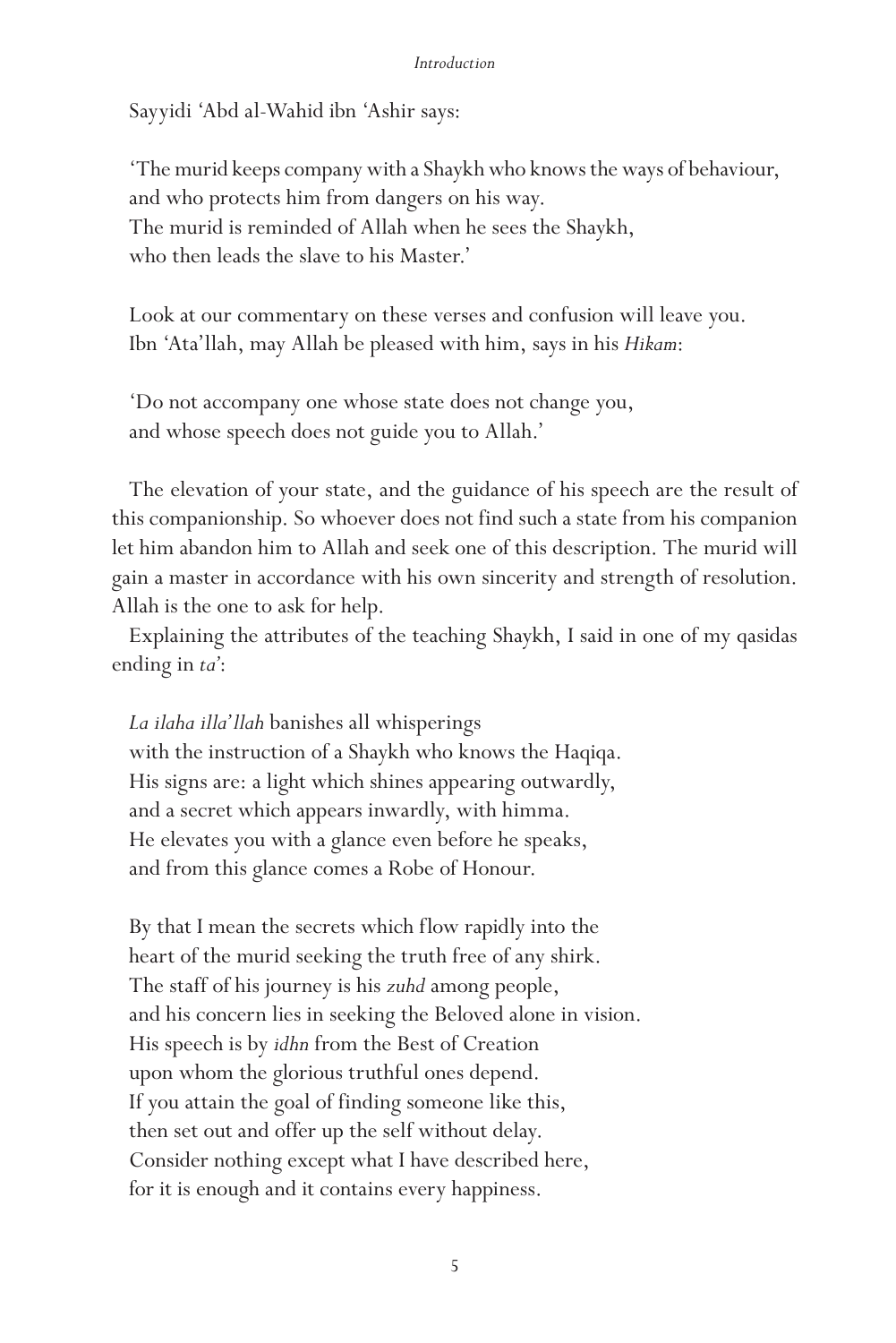Al-Junayd, may Allah be pleased with him said:

'Purify yourself with the water of the Unseen if you are one possessing a secret. If not, do *tayammum* with dust or stone. Go before an Imam in front of whom you stand, and pray the noon prayer at the beginning of the afternoon. This is the prayer of those who are the gnostics of their Lord. If you are one of them, then moisten the dry land with the sea.'

He, may Allah be pleased with him, commanded the murid to purify himself with the water of the Unseen. It is understood that purification is of two sorts: sensory purification which is the sensory water, and pertains to the whole body if it is a major impurity, and to specific limbs if it is a minor impurity. This is not what the poet meant, may Allah be pleased with him. The second sort is spiritual purification which is the purification of the hearts from the ailments which veil them from the presence of the Knower of the Unseen. This purification is only done with spiritual water which is the water of sciences, gnoses and secrets that flow from the presence of the Unseen into the heart of the Shaykh who is a gnostic of Allah, purified of fault. The Shaykh pours it over the murid and so he purifies his heart from otherness and it is filled with gnoses and secrets. This is if the murid himself possesses a secret, that is to say inner sight, which brings him into contact with the one who takes him by the hand, that is, the Shaykh who draws his power from the presence of the Unseen as we have stated. If the murid does not possess this secret and inner sight then he must do *tayammum* with the dust of outward deeds and formal knowledge until Allah endows him with the secret and the inner sight.

He indicates, may Allah be pleased with him, by his statement: 'Go before an Imam in front of whom you stand,' that the murid must go before an Imam, a Shaykh, a gnostic of Allah, to copy him in the spiritual prayer which is the direct perception of the worshipped King, as it is necessary for the one behind the Imam in the prayer to do *ruku'* and *sujud* (bowing and prostrating). His words: 'In front of whom you stand,' indicate to the murid that he should not follow any Shaykh except one he already knew in the world of spirits. The Prophet, peace by upon him, said: 'The spirits are numerous hosts, whoever of them become acquainted will be in harmony, and those not acquainted will be at variance.' The meaning then is: 'Go before in the world of spirits. Because of the encounter and acquaintance which occurred in the world of the spirits, harmony will occur in the world of forms.'

By his words, 'Pray the noon prayer at the beginning of the afternoon,' he means pray the dhuhr prayer (noon prayer), that is the manifestation (*dhuhur*) of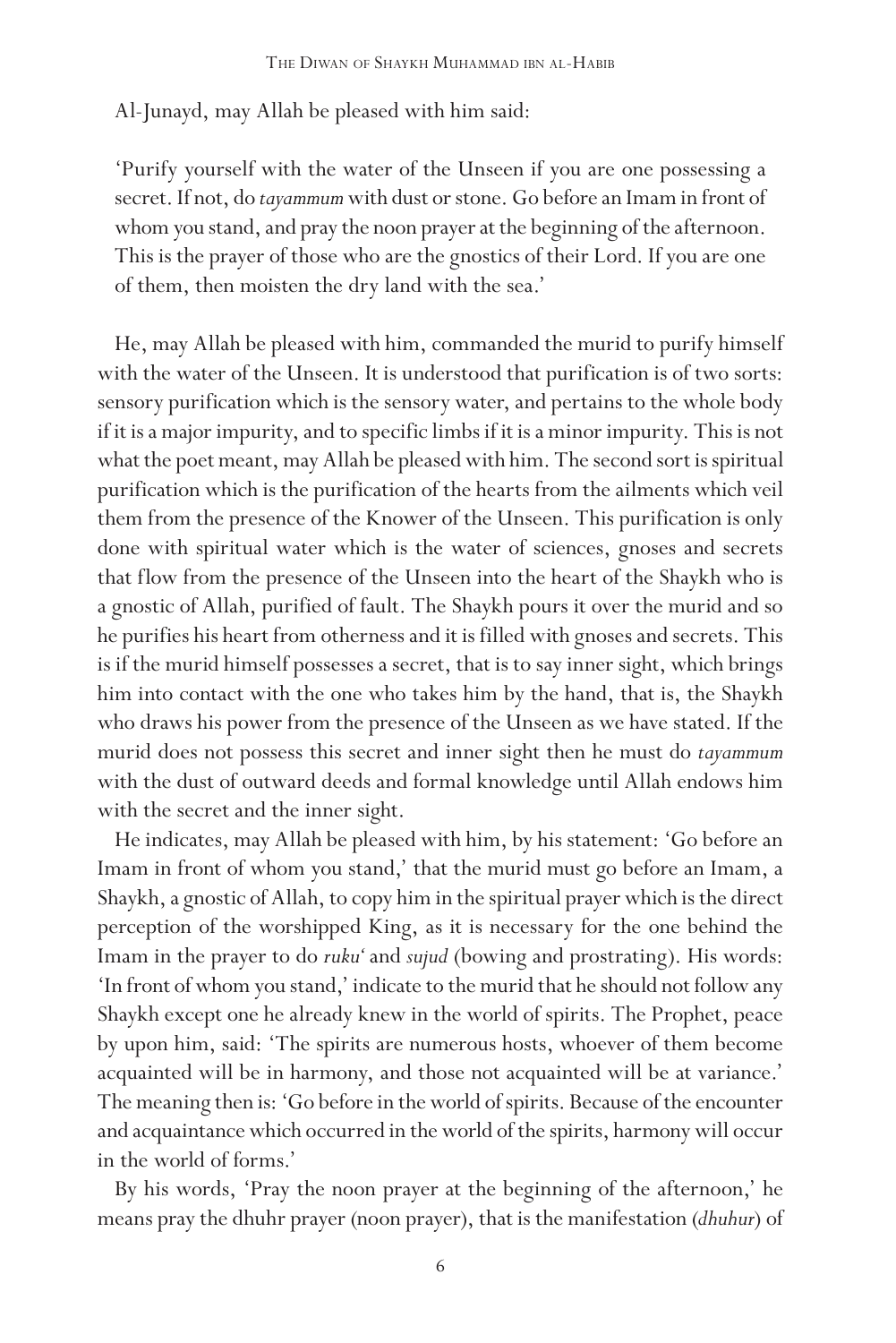#### *Introduction*

your desire for your Lord, which is uninterrupted witnessing of the worshipped King, as we have said. 'Asr (afternoon prayer) means 'being together' (*mu'asara*) with your Shaykh and the negation of your will for him. He does not refer, may Allah be pleased with him, to the prayers of dhuhr and 'asr containing *ruku'* and *sujud*, because it is known that dhuhr is set to be prayed at the beginning of its time and not at the beginning of 'asr. Thus the meaning falls into place, so understand and you will be guided – and Allah has charge of our guidance and the guidance of creation. Amin.

As regards his statement: 'This is the prayer of those who are gnostics of their Lord,' it means this is uninterrupted contemplation of the worshipped King. Their prayer is not interrupted because it is constant. They persevere in the witnessing of their Lord. His word: 'If you are among them, then moisten the dry land with the sea,' means if you are one of the gnostics – and they are not veiled by creation from the truth, nor by the truth from creation – then moisten, that is sprinkle, the dry land of your road (*Shari'a*) with the sea of your reality (*Haqiqa*), and be among those who unite the two. Likewise, our Imam, Malik, may Allah be pleased with him, said: 'He who follows the Shari'a and does not ascertain (i.e. have direct experience) has strayed from the proper course. He who ascertains and does not follow the Shari'a has become a heretic. Whoever unites the two has realised!' That is, he has realised the two forms of worship (*'ubudiyya*), the worship of obligation and the worship of instruction.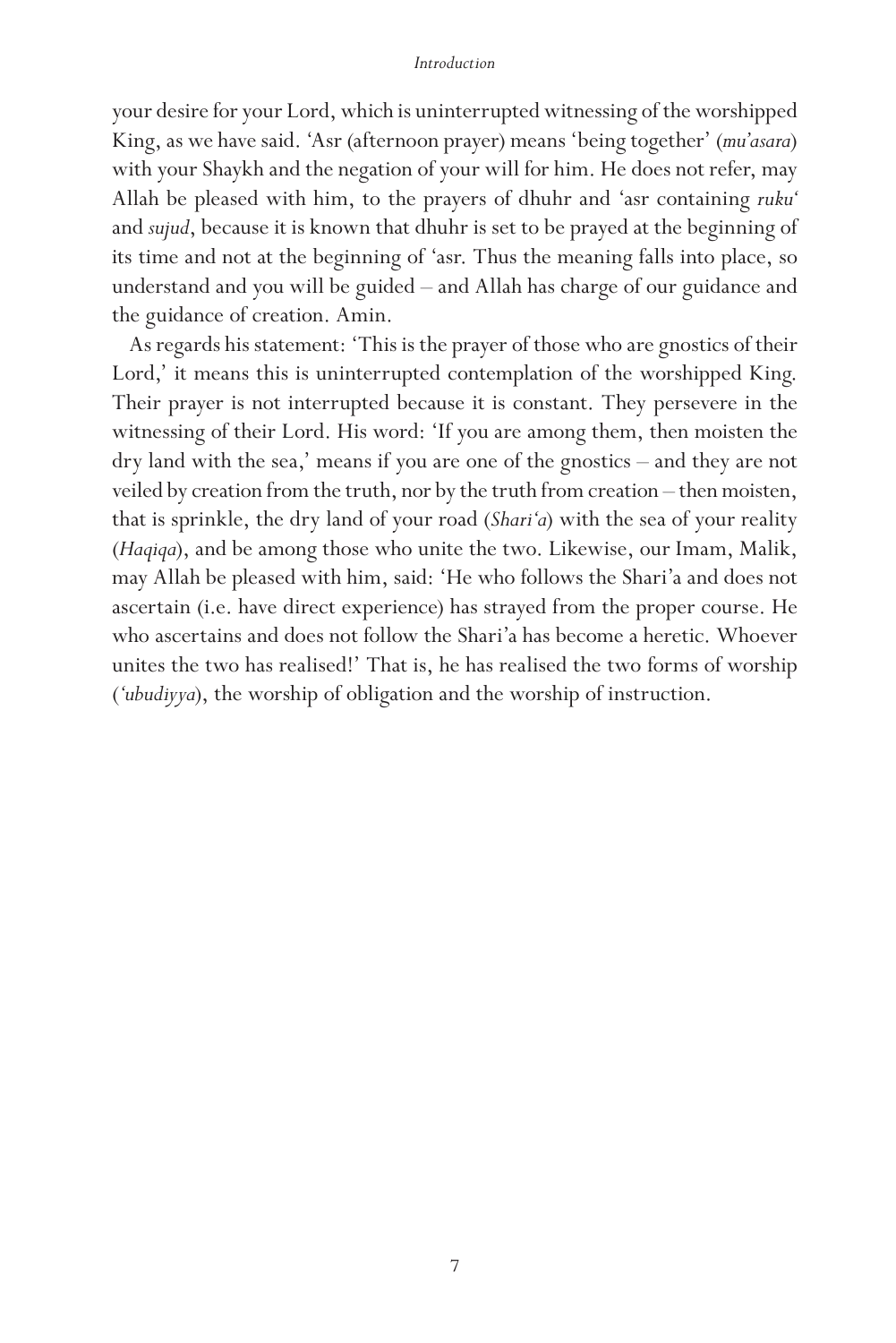

This is our noble Wird for whoever wishes it and seeks it. Its recital guarantees every good and repels every evil.

If the slave perseveres in it with idhn from the Shaykh, or from a muqaddam who has idhn from the Shaykh, Allah will unite the Shari'a and Haqiqa for him.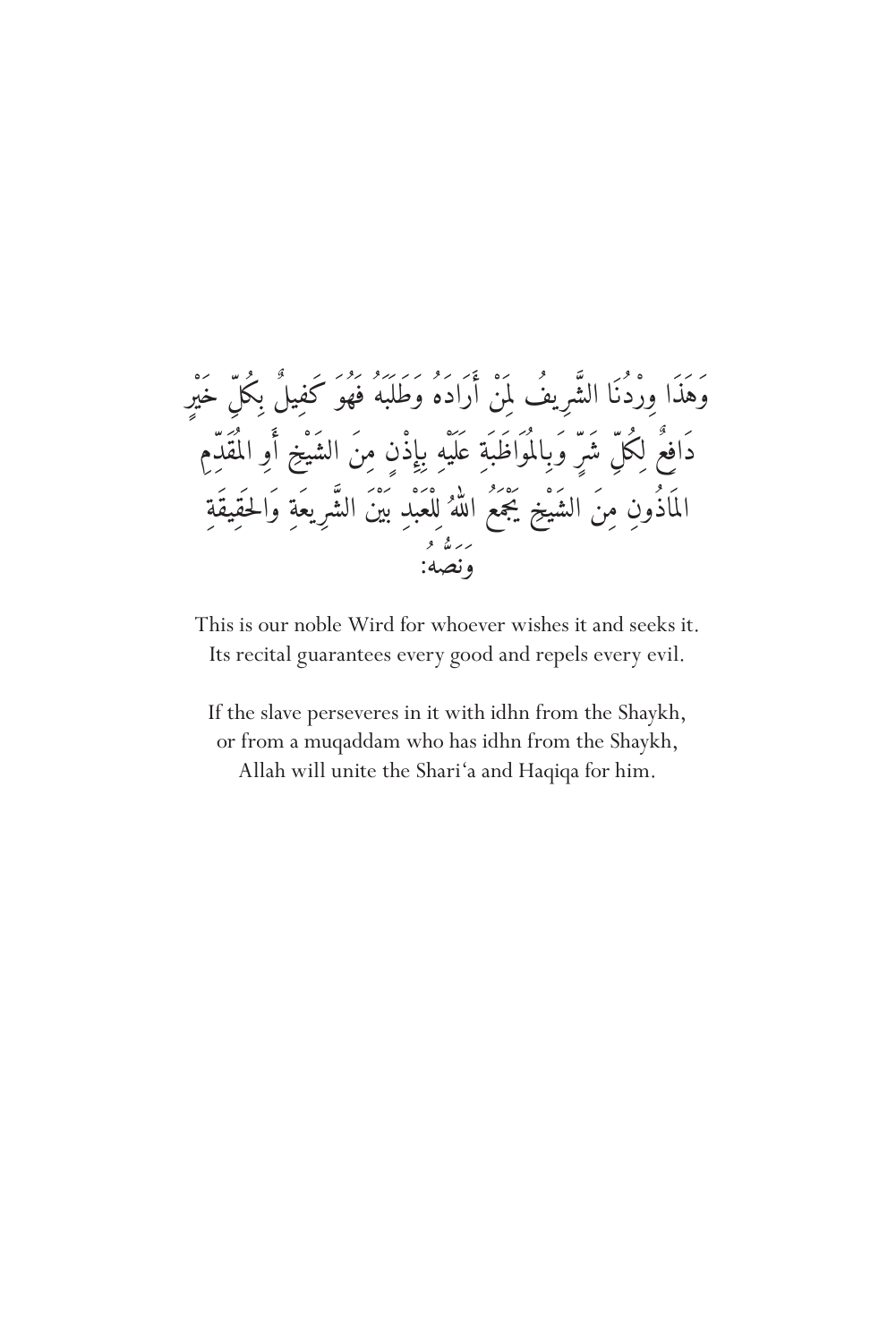### The Wird

#### ِ مفْتَاحُ الْوِرْدِ ؚ<br>ׇ֖֧֡֬֝֟֟֟֟֟֟֟֟֟֟֟֟֟֟֟֟֟֟֟֟֟֟֟֟֟֟֡֟֟֟֡֬֟֩<sup>֟</sup> ْ The Key to the Wird

ل ِ ٓ وَع َل َى ِ الا ُم�ِي� ِي� ل سَي�ِدِنَ َ ا م ُح َم�دٍ عَبْدِكَ وَرَسُولِ َكَ الن�ب اََلل� َ� ٰهُم �ِ صَل ع َل َى َال ِهِ وَصَ حْبِهِ وَسَل�ِمْ ت َسْل ِيمًا. ع َدَدَ خَلْقِكَ وَرِضَا ن َفْسِكَ ء وَزِن َةَ عَرْشِكَ وَمِدَادَ كَلِم َات ِك.َ

O Allah pour blessings upon our master Muhammad, Your slave and Messenger, the unlettered Prophet, and upon his Family and Companions and grant them perfect peace, as great as the number of Your creations and Your pleasure and the weight of Your throne and the ink of Your words.

.ِ ِ َ� مِنَ الش َ يْطَانِ الر�جِيم ِ الْعَل ِيم ِ َ� السمِيع ه ل � َأعُوذُ بِال�

I take refuge with Allah, the All-Hearing, the All-Knowing from the accursed shaytan.

> بِسِمِ اللَّهِ الرحمـٰنِ الرحِيمِ ل �

In the name of Allah, the All-Merciful, the Most Merciful

وْلَا حَوْلَ وَلَا قَوْةً إِلَّا بِاللَّهِ الْعَلِي الْعَظِيمِ.  $\overline{\phantom{a}}$ ل �

There is no power and no strength but by Allah, the High, the Vast.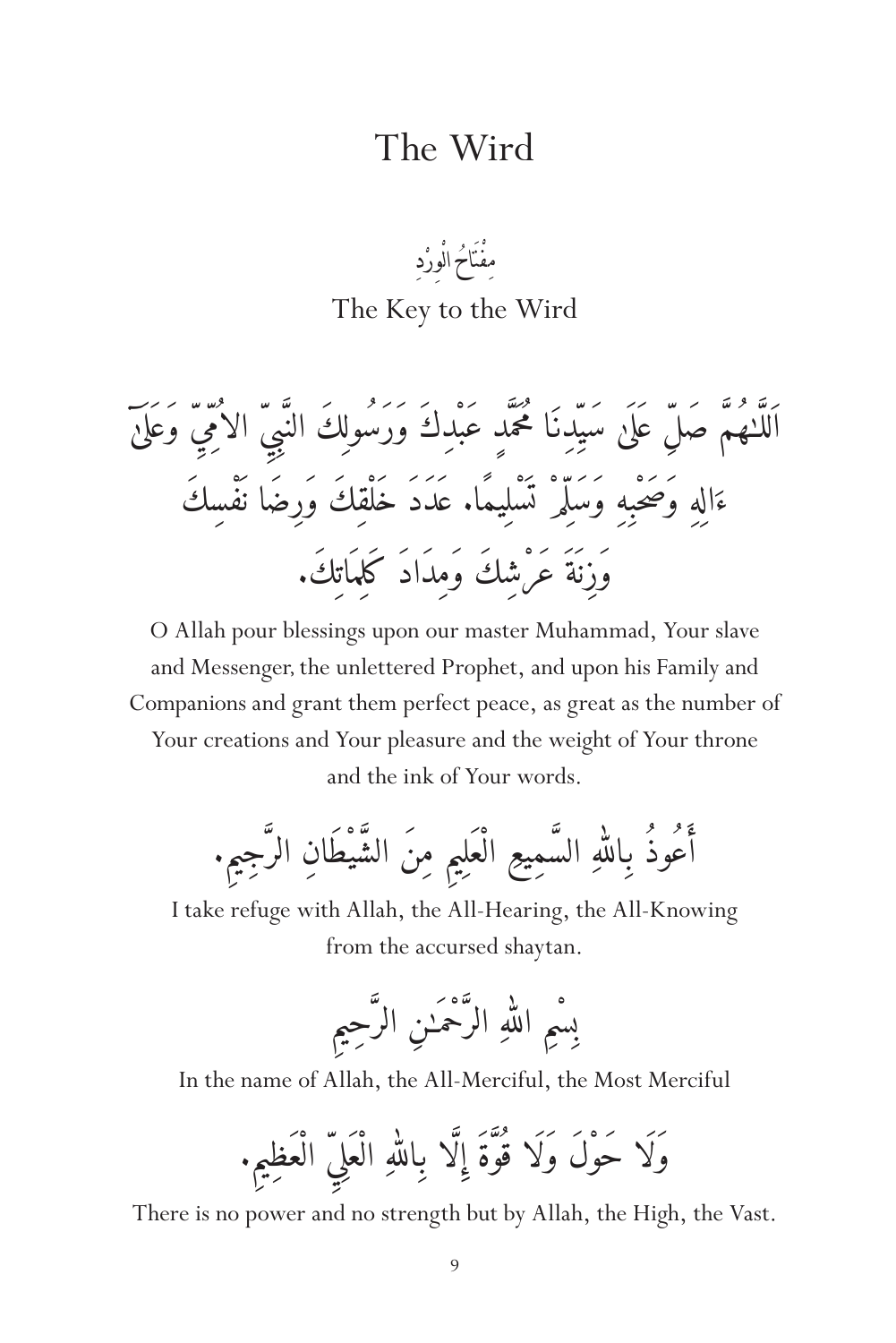#### Commentary on the Wird ائِبَةَ الْوِرْدِ الشَّرِيفِ ׅ֘֒<u>֔</u> ْ الماسي.<br>المراجع ّ ية<br>و ِ .<br>ذ



The lowly slave of Allah, Muhammad ibn al-Habib, says intending counsel:



O my companion! Live in joy and serenity if you are among us as one with firm belief and intention,

> وَأَخْلَصْتَ فِي الْوُدِّ الَّذِي هُوَ رُكْنُنَــا فِي سَيْرِ طَرِيقِ اللَّهِ مِنْ غَيْرِ مِرِيةِ ل �

And if you are sincere in the love which is, without doubt, our firm support while travelling on the Tariq of Allah,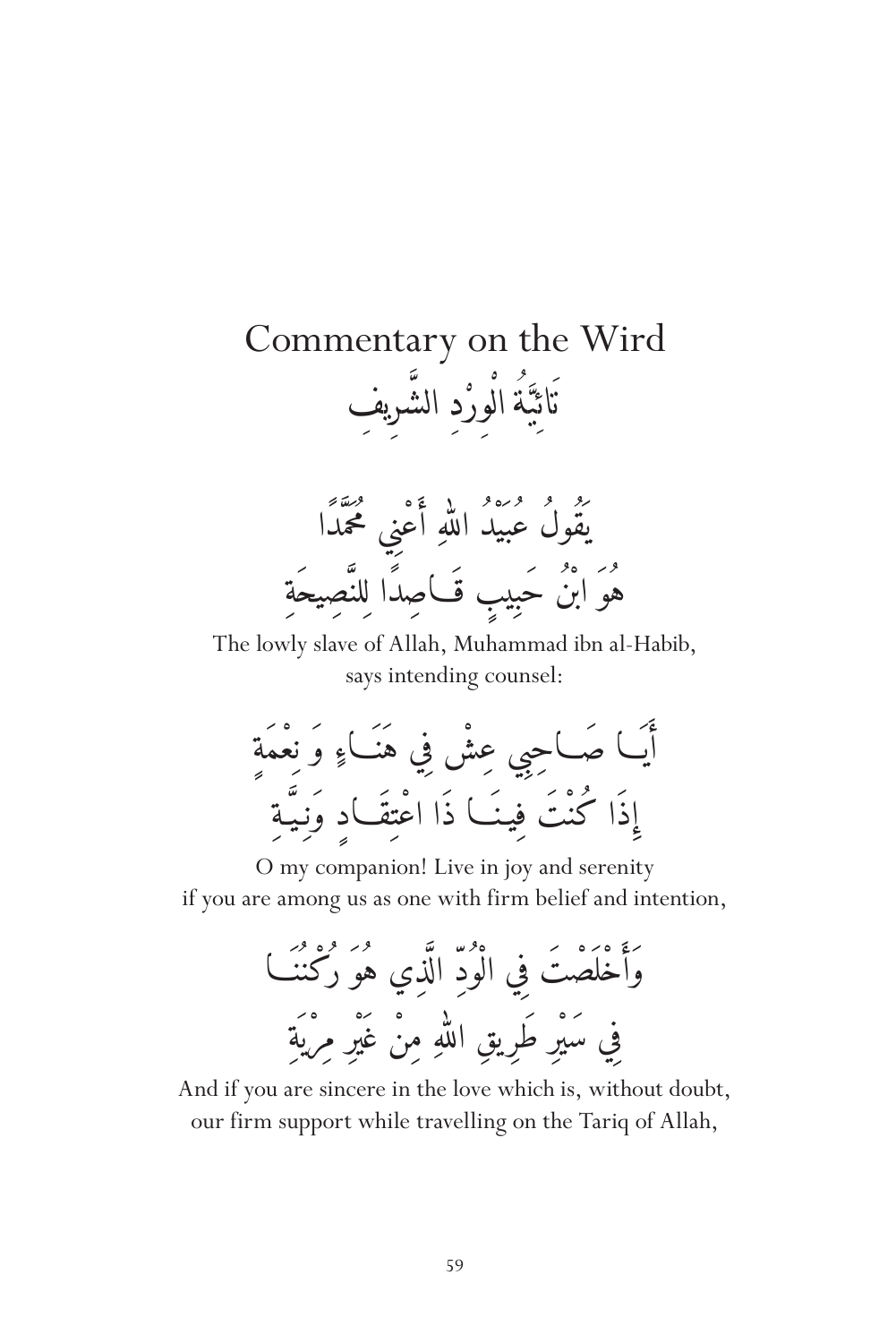ِّ بِمَنْهُ الْمُرِيدِينَ السَّائِرِينَ وَتُحْقَةُ السَّالِكِينَ العَارِفِينَ

<sup>ِي</sup>َةُ (وَصَلّ صَلَاةَ الظُّهْرِ فِي أَوَّلِ الْعَصْرِ) أَيْ صَلّ الظُّهْرَ، أَيْ ظُهُورَ مَا فِي إِدَارَتِكَ لِرَبّكَ وَهِيَ دَوَامُ الشُّهُودِ لِحَضْرَةِ الْمَلَكِ الْمَعْبُودِ، كَمَا تَقَدَّمَ فِي أَوَّلِ الْعَصْرِ اي معاصرتك لِشَيْخِكَ وَسَلْبِكَ الْإِرَادَةُ لَهُ، وَلَيْسَ مَرَادُهُ رَضِيَ اللهُ عَنْهُ، صَلاَةٌ َ � الظّهْرِ وَالْعَصْرِ الْمُشْتَمِلَةِ عَلَى الرَّكُوعِ وَالسَّجُودِ، لأنَّ الظّهْرَ الْمَعْلُومَ يُطْلَبُ فِيهَا أَنْ تُصَلَّى فِي أَوَّلِ وَقْتِهَا لَا فِي أَوَّلِ الْعَصْرِ، فَمِنْ ثَمَّ حَمْلْنَاهَا عَلَى مَا ذَكَرْنَا فَافْهَمْ تَرَشَّدْ وَاللَّهُ يَتُولَّى هَدَانَا وَهُدًى الْعَـٰلَـمِينَ، ءَامِينَ. وَقُولُهُ: (فُتِلِكَ صَلَاةُ العَارِفِين<br>. � بَرْبِهِمْ) وَهِيَ دَوَامُ الشُّهُودِ لِحَضْرَةِ الْمَلِكِ الْمَعْبُودِ فَلَا تَنْقَطِعُ صَلاَتُهُمْ لِكَوْنِهِمْ مِنَ الَّذِينَ هُمْ عَلَى صَلَاتِهِمْ دَائِمُونَ، أَيْ عَلَى شُهُودِهِمْ لِرَبِّهِمْ مُوَاظِبُونَ، وَقَوْلُهُ (فَإِنْ كُنْتَ مِنْهُمْ فَانْضَحِ الْبَرَّ بِالْبَحْرِ)، فَإِنْ كُنْتَ مِنَ الْعَارِفِينَ وَهُمُ الَّذِينَ لَا يُحْجَبُونَ بِالخَلْقِ عَن الْحَقِّ وَلَا بِالْحَقِّ عَن الْخَلْقِ، فانْضَحْ أَيْ رُشٌ بَرَّ شَرِيعَتِك بِبَحْرِ حَقِيقَتِكَ وَكُنْ مِنَ الْجَامِعِينَ بَيْنَهُمَا، كَمَا قَالَ إِمَامُنَا مَالِكَ، رَضِيَ اللَّهُ عَنْه : � (مَنْ تَشْرَعَ وَلَمْ يَتَحَقَّقْ فَقَدْ تَفَسَّقَ وَمَنْ تَحَقَّقَ وَلَمْهِ يَتَشَرَّعْ فَقَدْ تَزَنْدَقَ، وَمَنْ جَمَع عَ مَمْرٌ فَقَدْ تَحَقَّقَ) أَيْ تَحَقَّقَ بِالْعُبُودِيَّتِين: عُبُودِيَّة التَّكْلِيف وَعُبُودِيَّةِ التَّعْرِيفِ.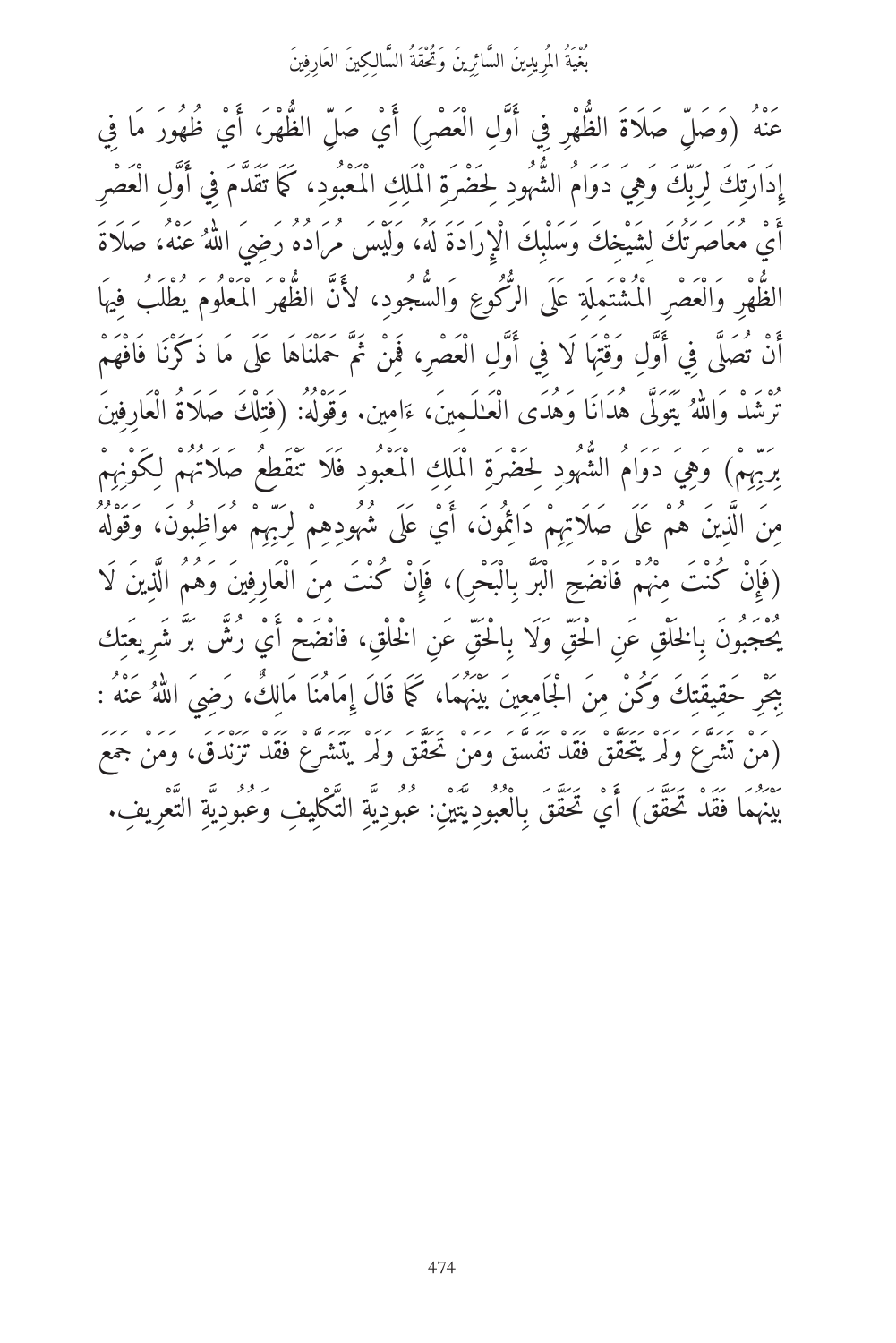مقدمة الشيخ محمد بن الحبيب

أَمَرَ رَضِيَ اللهُ عَنْهُ الْمَرِيدَ بِالتَّطْهِيرِ بِمَاءِ الغَيْبِ وَيَؤْخَذُ مِنْهُ أَنَّ الطَّهَارَةَ عَلَى l<br>. قِسْمَيْنِ: طَهَارَةُ حِسِّيَّةُ وَتَكُونُ بِالْمَاءِ الْحِسِّيِ، وَمُتَعَلِّقُهَا الْبُدَنُ كُلُّهُ إِنْ كَانَ الْحَدْثُ الْكَبْرِ أَوِ الْأَعْضَاءُ الْمُخْصُوصَةُ إِنْ كَانَ الْحَدْثُ أَصْغَر وَلَيْسَتْ هَذِهِ مرادةً لِلنَاظِمِ، رَضِيَ اللَّهُ عَنْه، والْقِسْمِ الثَّانِي الطَّهَارَةُ المُعْنُوِيَّة، وَهِي طَهَارَةُ � الْقُلُوبِ مِنَ الْأَمْرَاضِ الْحَاجِبَةِ لَهَا عَنْ حَضْرَةِ عَلاَّم الْغُيُوبِ، وَهَذِهِ الطَّهَارَةُ لَا تَكُونُ إِلاَّ بِالْمَاءِ الْمُعْنَوِيُّ وَهُوَ مَاءُ الْعُلُومِ وَالْمَعَارِفِ وَالْأَسْرَارِ الْجَارِي مِنْ حَضْرَةِ الغَيْبِ إِلَى قُلْبِ الشَّيْخِ الْعَارِفِ بِاللهِ المُطَهَّرُ مِنَ الْعَيْبِ الَّذِي يُفِيضُهُ � الشَّيخُ عَلَى الْمُرِيدِ، فَيَتَطَهَّرُ قَلْبُهُ مِنَ الْأَغْيَارِ وَيُمْلاُ بِالْمَعَارِفِ وَالْأَسْرَارِ، وَهَذَا إِنْ كَانَ الْمُرِيدِ صَاحِبٍ سِرِ اي بِصِيرةٍ يَتوصَلُ بِهَا إِلَى مَنْ يَاخَذُ بِيدِهِ وَهُوَ الشيخ الَّذِي يستمِد مِن حَضْرَةِ الْغَيْبِ كَمَا قَدْمَنَا، وَإِنْ لَمْ يَكُنِ الْمَرِيدِ صَاحِب سِرِ وَبَصِيرِةٍ فَلَيْتِيمُمْ بِصَعِيدِ الْأَعْمَالِ الظَّاهِرَةِ وَالْعَلْوَمِ الرَّسِمِيةِ حَتَّى يَفْتح اللَّهُ عَلَيْهِ � بِالسِرِ والبَصِيرَةِ. وَاشْارْ رَضِيَ اللهُ عَنْهُ بِقُولِهِ: (وَقَدِمْ إِمَامًا كُنْتَ أَنْتَ أَمَامَهُ) � إِلَى أَنْ الْمَرِيدِ يَجِبُ عَلَيْهِ أَنْ يَقْدِمْ إِمَامًا شَيْخًا عَارِفًا بِاللَّهِ يَقْتَدِي بِهِ فِي الصلاةِ � الْمَعْنُويَةِ الَّتِي هِي الشَّهُودُ لِحَضْرَةِ الْمَلِكِ الْمَعْبُودِ كَمَا أَنَّ الْمَامُومَ يَجِبُ عَلَيْهِ أَنْ بَقْتَدِيَ بِإِمَامٍ فِي الصَّلَاةِ ذَاتِ الرُّكُوعِ وَالسُّجُودِ، وَقَوْلِهِ (كُنْتَ أَنْتَ أَمَامَهُ) أَشَارَ بِهِ رَضِيَ اللهُ عَنْهُ إِلَى أَنَّ الْمَرِيدَ لَا يَقْتَدِي بِشَيْخٍ مِنَ الشَّيوخِ إِلَّا إِذَا حَصَلَ ِ ì. التَّعَارُفُ بَيْنَهُمَا فِي عَالَمِ الْأَرْوَاحِ، قَالَ عَلَيْهِ السَّلَامِ: (الْأَرْوَاحَ جَنُودٌ مُجَنَّدَةٌ مَا تَعَارَفَ مِنْهَا ائْتَلَفَ وَمَا تَنَاكَرَ مِنْهَا اخْتَلَفَ)، فَيَكُونُ الْمَعْنَى عَلَى هَذَا وَقَدِّمْ إِمَامًا فِي عَالَمِ الْأَشْبَاحِ كُنْتَ أَمَامَهُ فِي عَالَمِ الْأَرْوَاحِ، وَلِأَجْلِ الْمُقَابَلَةِ وَالتَّعَارُفِ الَّذِي ِحَصَلَ فِي عَالَمِ الْأَرْوَاحِ حَصَلَ الْاِئْتِلَافُ فِي عَالَمِ الْأَشْبَاحِ، وَقَوْلُهُ رَضِيَ اللَّهُ �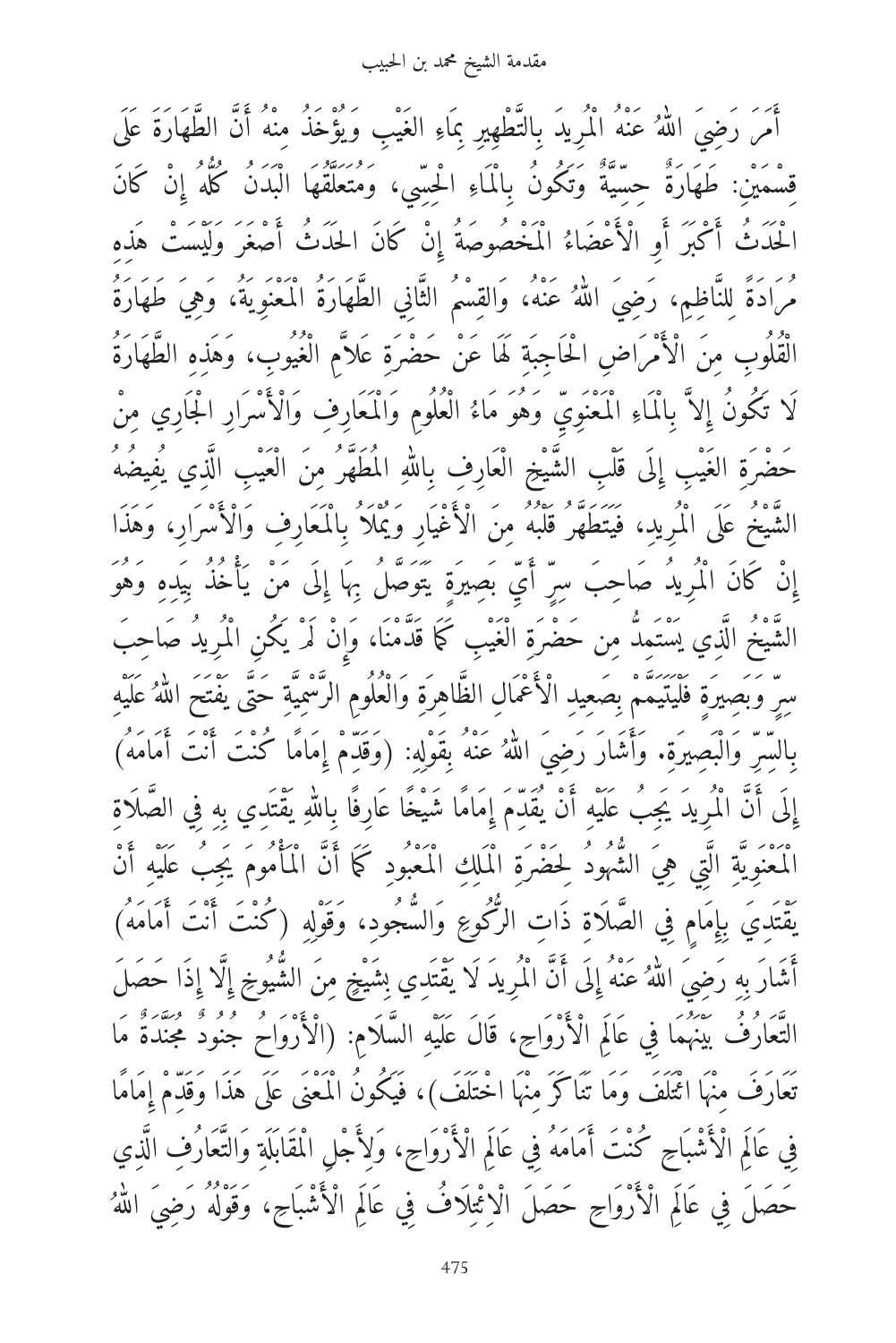ِ ،<br>بَغْيَةُ المُرِيدِينَ السَّائِرِينَ وَتُحْقَةُ السَّالِكِينَ العَارِفِينَ

ِ إِنْ كانَ مِنْهُ اللُّفظ جَاءَ بِحُلةِ<br>مِنْ ّ ֧<u>֚</u>֚֓ ْ ِن ف ٍ وَأُعْنِي بِهَا الأَسْرَارَ تَسْرِي بِسُرْعَةٍ<br>مَسْتَقْبَلُ بِينَ ֧ׅ֡֬֝֟֓<u>֓</u> .<br>; ن ا<br>ا ا.<br>ا ؚ<br>ا ِ َكة ِر ِ شر ْ َ غي ِن ّ م ِر ِ يد َْ الق ْ ِب م َقل ֧ׅ֡<u>֚</u> ا<br>ا ٔ<br>ا ِ ل ِ وَزُهْدُهُ فِي الأَكْوَانِ عُمْدَةُ سَيْرِهِ ֦֧<u>֘</u> ِ وَشُغْلٌ بِإِفْرَادِ الْحَبِيبِ بِرُؤْيَةِ<br>مَّاسِي َ ي ֦֧<u>֓</u> ٍ وَتَصْرِيحُهُ بِالْإِذْنِ مِنْ خَيْرِ أُمَّةٍ ֡֝֟֟֟֟֟֟֟֟֟֟֟֟֟֟֟֡֬ ا<br>ا ت َ ِ عَلَيْهِ اعْتِمَادُ الصَّادِقِينَ الأَجِلَّةِ<br>مَدَّ ّ ت **ٔ** ْ ُ<br>ا إِنْ حَصَلَ المقصُودُ مِمَّا ذَكَرْتُهُ .<br>ذ ֦֧<u>֔</u> ∣<br>∫ ف **∶** ادِرْ وَأَعْطِ النَّفْسَ مِنْ غَيْرِ مُهْلَةِ<br>- $\overline{y}$ ֧֧֧֧֟֓֟֓֓֬֟֓֓<u>֓</u> ابل المستقبل المستقبل المستقبل المستقبل المستقبل المستقبل المستقبل المستقبل المستقبل المستقبل المستقبل المستقب<br>المستقبل المستقبل المستقبل المستقبل المستقبل المستقبل المستقبل المستقبل المستقبل المستقبل المستقبل المستقبل ال ا<br>ا ّ ا.<br>أ ؚ<br>ا ·<br>• ا ف ار<br>ا وَلَا تَعْتَبِرْ شَيْئًا سِوَى مَا رَسَمْتُهُ<br>مُفْسِر ا<br>ا ֖֖֡֬֟֓֓֓֓֓֓֓**֓** ت ֦֧֧֟֟֓<u>֓</u> َ  $\ddot{\phantom{a}}$ ة ֧<u>֚</u> فيه الَّذِي يُغْنِي وَكلَّ الْمَسَرَّ َ :<br>:<br>: المسلم<br>المسلمات<br>المسلمات ֖֚֚֚֚֚֡<br>֧֚֝ ف

وَقَالَ الْجُنْيَدُ رَضِيَ اللَّهُ عَنْهُ: �

ّ ْ َت َ ذ ِ ا سر ْ ُ كن ِن ِب إ ْ َي ْغ ِ ال َاء ِ ب ْ ر ّ َ َطه ت ّ ْخِر َ ِو الص ِ ِيد أ ّ ع بِالص ْ م ّ م َ َي ل ت ّ ِ إ َ و ُ ه َ َام َم ْ َت أ ن َ ْ َت أ ً ُ ا كن َام ِم إ ْ م ّ َد ق َ و ْ ِر َص ْع ِل ال ّ َو ِي أ ِر ف ْ الظه ّ َ َ َلة ل ص ّ َ َص و ْ ِهم ّ ب َ َ بِر ِي َ ِارف ْع ُ ال َ َلة ْ َك ص ل ِ َت ف ِر ْ َح ب ْ بِال ّ ر َ ب ْ ْ َض ِح ال َان ْ ف ُم ه ْ ِن ْ َت م ْ ُ كن َ ِإن ف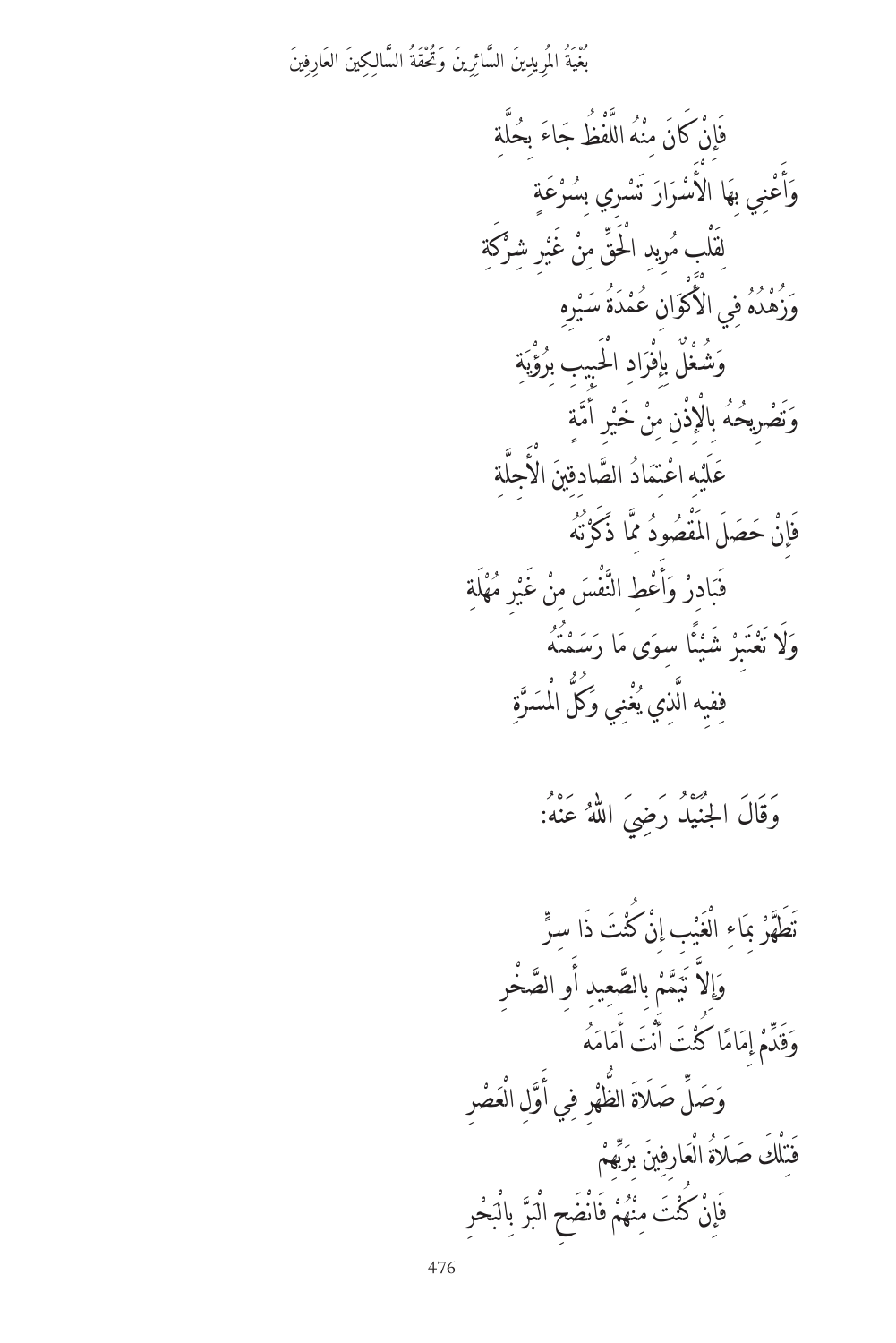مقدمة الشيخ محمد بن الحبيب

بَّتَسَكَ بِمَنْ حَسُنَتْ نِيَّتُهُ فِيهِ مِنْ مَشَائِخِ الْعَصْرِ. وَقَالَ سَيِّدِي عَبْدُ الوَاحِدِ بنُ عَاشِرِ:

صْحَبُ شَيْخًا عَارِفَ الْمَسَالِكِ<br>\* ֧֡֡֬֟֟֓<u>֖</u> ي قيبهِ فِي طَرِيقِهِ الْمَهَالِكُ<br>ـ َ ي ُ َذَكِّرَهُ اللهَ إِذَا رَاهُ<br>· **ृ** ֧֖֖֖ׅ֖֖֧֚֚֚֚֚֚֚֚֚֚֚֚֚֚֚֚֕֩<u>֓</u> ه ُ ّ ي ُ وَيُوصِلُ الْعَبْدَ إِلَى مَوْلَاهُ ֦֧֘<u>֘</u> ا<br>ا ِ ْ ب َ ي َ

انظر ما قاله الشراح فِي هذِهِ الْأبياتِ يزُولُ عُنْكَ الْإِشْكَالُ، وَقَالَ ابْنُ عَطَاءِ اللَّهِ رَضِي اللَّهُ عَنْهُ فِي حِكْمِهِ لَا تصحب من لا ينهِضك حاله ولا يدلك على � � اللَّهِ مَقَالُهُ فَإِنَّهَاضَ الْحَالِ وَدَلَالَةِ الْمُقَالِ مِنْ نَتِيجَةِ الصحْبَةِ فَمَنْ لَمْ يَجِدْ هَذِهِ l<br>. الْحَالَة مِنْ صَاحِبِهِ فَلِيتِرْكَهُ لِكَ وَلَيْبَحَثْ عَلَى مَنْ هَذِهِ صِفْتُه فَإِنَّهُ يَظْفَر بِهِ عَلَ حَسَبِ صِدْقِهِ وَقُوَّةٍ عَزْمِهِ وَاللَّهُ الْمُسْتَعَانَ. وَقُلْتُ فِي قَصِيدَةٍ لِي تَأْتِيةٍ ذَكَرْتُ ì. فِيهَا أَوْصَافَ الشَّيْخِ الْمُرَبِّي وَنَصَّ المَقْصُودِ مِنْهَا :

َ ِاو ِس َ س ْو َ ال ِيع َ م ِي ج ف ْ َن ٌ ت َة َل ل ْ َ ي َه و ِ ِ َيقة َ ِار ٍف بِ َْالق ٍخ ع ْ ِ ِي َ شي ْق َل بِت ِ ٍر ُ بِ َظاه ُلوح َ ٌ ي ُور ُ ن ُه ات َ آي َ و ِ ة ّ ِم َ ه ع َ ِاطٍن م َ ْ ب ِن َ ا م َد ر ب ِسّ َ و ف ٍظ َّ َل َل ت ْ َب ْ ِظ ق ّح ٌ بِالل ِية ق ْ َر ت َ و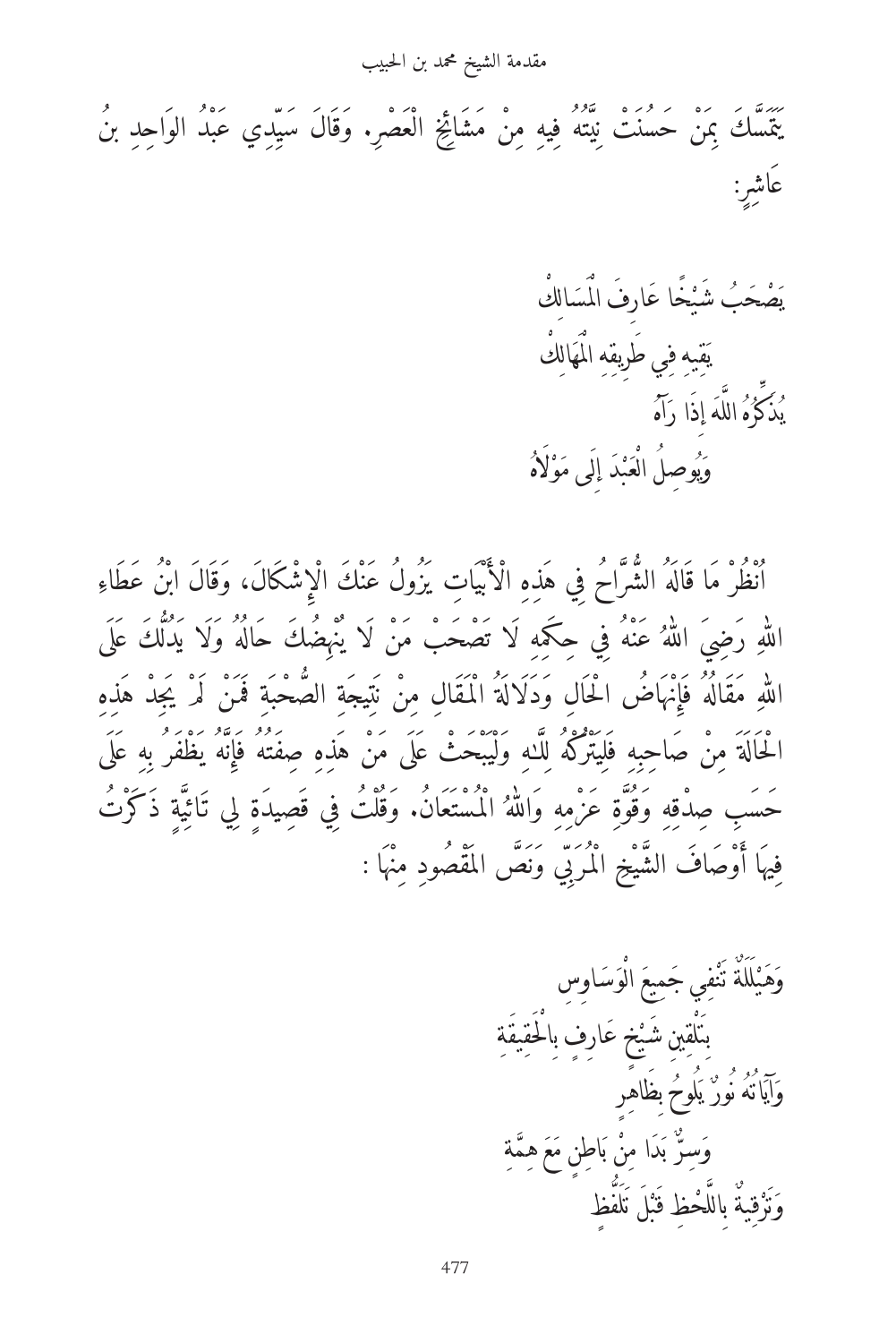.<br>بُغْيَةُ المُرِيدِينَ السَّائِرِينَ وَتُحْقَةُ السَّالِكِينَ العَارِفِينَ

التَّهْدِيدُ عَلَى الْبَرُوزِ فَبَرَزْتُ لِلْخَلْقِ بِاللهِ وَلِلَّدِ، وَقُلْتُ كَمَا قَالَ ابْنُ عَطَاءِ اللهِ فِي � � حِكْمِهِ إِلَهِي امرت بِالرجوعِ إِلَى الآثرِ فَارْجِعْنِي إِلَيْهَا بِكِسُوةِ الآنوارِ وَهِدَايَةِ ۖ ∫ الْاِسْتِبْصَارِ حَتَّى أَرْجِعَ إِلَيْكَ مِنْهَا كَمَا دَخَلْتُ عَلَيْكَ مِنْهَا مَصُونَ السّرِّ عَن النَّظَر إِلَيْهَا وَمَرْفُوعَ الْهِمَّةِ عَنِ الْاِعْتِمَادِ عَلَيْهَا إِنَّكَ عَلَى كُلِّ شَيْءٍ قَدِيرٌ، وَاعْلَمُوا سَادَتِي، أَنَّ اتِّخَاذُ الشَّيْخِ الْحَيِّ وَاجِبَ عَلَى كُلِّ مُرِيدٍ طَالِبٍ لِحَضْرَةِ اللَّهِ وَدَلِيلُ الْوَجُوبِ � قُولُه تَعَالَى : ﴿يَا ايهَا الَّذِينَ ءَامَنُوا اتَّقُوا اللَّهَ وَكُونُوا مَعَ الصَّادِقِينَ﴾. والمُعِيَّة � تَقْتَضِي الْمَصَاحَبَةَ بِالْأَشْبَاحِ لَا بِالْأَرْوَاحِ وَقَالَ تَعَالَى :﴿وَاتَّبِعْ سَبِيلَ مَنْ أَنَابَ ِإِلَيّ)». فَأَمَرَ تَعَالَى فِي هَذِهِ الْآيَةِ الْوَلَدَ بِمَتَابَعَةِ وَالِدِ الْأَرْوَاحِ دُونَ مُتَابَعَةِ وَالِدِ الْأَشْبَاحِ لأَنَّ وَالِدَ الرَّوحِ يَرَبِّي الْمَعْنَى وَوَالِدِ الْجِسْمِ يَرَبِّي لَكَ الْحِسْ وَشَتّانَ مَا ِبين من هِمته الحِس ومن هِمته المعنى، وقال ﷺ (المرءُ على دِينِ خَلِيلِهِ فَلينظر<br>. مَ كُمُوْ مَنْ يُخَالِلْ). وَوَقَعَ الاِتِّفَاقُ مِنْ هَذِهِ الْأُمَّةِ الْمُحَمَّدِيَّةِ سَلَفًا عَنْ خَلَف ٍ عَلَى أَنْ أَوَّلَ مَا يَجِبُ عَلَى الْمُرِيدِ بَعْدَ انْتِبَاهِهِ مِنَ الْغَفْلَةِ أَنْ يَعْمَدَ إِلَى شَيْخٍ نَاصِح مُرْشِدٍ عَالِمِ بِعُيُوبِ النَّفْسِ وَدَوَاعِيهَا وَأَدْوِيَةِ أَمْرَاضِهَا فَارِغٍ مِنْ نَهْذِيبِ نَفْسِهِ َوَأَغْرَاضِهَا يُبصِّرُهُ بِعَيُوبِ نَفْسِهِ وَيُخْرِجُهُ مِنْ دَائِرَةِ حِسّهِ لأَنَّ مَنْ لَمْ يَكُنْ لَهُ َ شَيْخٌ يَقُودُهُ إِلَى طَرِيقِ الْهُدَى قَادَهُ الشَّيْطَانُ لَا مَحَالَةَ إِلَى طَرِيقِ الرَّدَى، وَالمُرِيدِ مشتق مِن الْإِدارةِ وَمُتَعَلِّقُهَا الْإِخْلَاصُ وَحَقِيقَةِ الْمَرِيدِ أَنَّهُ الْمُتَجَرِّدِ عَنْ إِرَادَتِهِ لِمَا أَرَادَ اللّهُ مِنْهُ وَهُوَ عِبَادَةَ اللّهِ، لِقَوْمِهِ تَعَالَى : ﴿وَمَا خَلَقْتَ الْجِنّ وَالْإِنْسَ إِلا Ĭ. ì. لِيَعْبُدُونَ....﴾ وَلَمَّا كَانَ الْمُرِي*دُ* ضَعِيفًا عَنْ تَهْذِيبِ نَفْسِهِ إِذِ الْوِلَايَةُ فِي الْبَاطِنِ لِلنَّفْسِ وَالشَّيْطَانِ فَإِذَا كَانَ فِي حُكْمِ الشَّيْخِ تَحْتَ كَنَفٍ وِلَايَتِهِ أَعَانَهُ عَلَى طَاعَة اللَّهِ وَعِبَادَتِهِ بِهِمْتِهِ الْعَامِلَةِ بِإِذْنِ اللَّهِ وَكَلاَمِهِ الْمُؤْثِرِ بِفَضْلِ اللَّهِ فَوْجِب عَلَيْهِ أَنْ � � �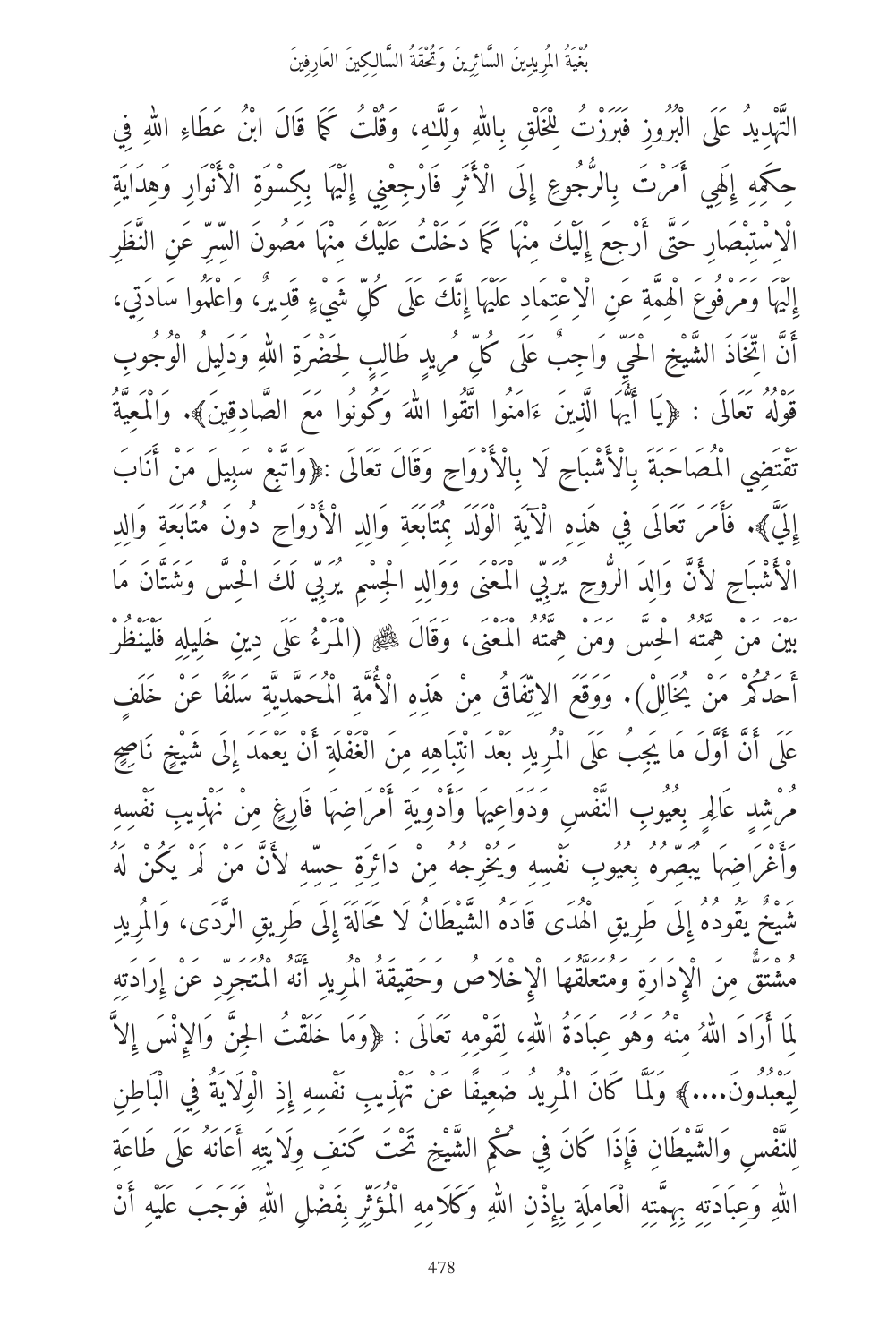مقدمة الشيخ محمد بن الحبيب

وَمُولاَنَا أَحْمَدُ الْبُدُوِي رَضِيَ اللهُ عَنْهُ: �

وَفَيْضُكُمْ فِي ازْدِيَادِ ي ِ ا<br>ا َي ف ؚ<br>ا وَجُودُكُمْ فِي تَوَالِي َ ا<br>ا

وَقَدْ أَشَرْتُ فِي قَصِيدَةٍ لِي إِلَى بَعْضِ مَا خَصَّنِي اللهَ بِهِ تَحَدُّثًا بِنِعَمِ اللهِ وَنَصُّهَا :<br>\* <u>֚</u> .<br>د ֺ֖֧֚֝<u>֚</u> ّ ن ّ َ ل ِ ق ؚ<br>ا

> َنْدَ كَسَانًا ذِكْرُ الْحَبِيبِ جَمَالًا ا<br>ا ق ا ً وَبَهَاءً وَرِفَعَةً وَسُرُورً َ َ ب َ وَخَلَعْنَا الْعِذَارَ عِنْدَ النَّدَانِي ّ ِ ن **ٔ** ا ً وَجَهَزْنَا بَمَنْ نُحِبُّ افْتِخَارًا ْت ن ֧ׅ֡<u>֚</u>

وَهِيَ قَصِيدَةٌ مَشْهُورَةٌ مَذْكُورَةٌ فِي هَذَا الدِّيوَانِ المُبَارَكِ فِيهَا عِشْرُونَ بَيْتًا فِي صَفَحَةٍ طَالِعُهَا تَجِدْ مَا أَشْرَتْ لَكَ، وَمُنْذُ تُوْفِي الشَّيخُ سَيْدِي مُحَمَّد بن عَلِي رَضِي اللهُ عَنْه، والْإِذْنُ يَتَجَدْدُ عْلِي وَأَنَا اسْتَحْقِرْ نْفْسِي وَأرَاهَا لَيْسَتْ أَهْلاَ لِذَٰلِكَ الْمُقَامِ ì. حتى اتَّانِي المشائخ الأربعة، وهم سيِدِي محمد بن علي رَضِي اللَّهُ عنه، وسيِدِي � الْعَرْبِي بِنَ الْهُوَارِيِ رَضِيَ اللَّهُ عَنْهُ، وَسَيِّدِي مُحَمَّد الْعَرْبِي رَضِيَ اللَّهُ عَنْهُ، وَسَيِّدِي � � احمد البدوِي رضِي اللهُ عنهم وامرونِي بِالبروزِ إِلى الخلقِ ودلالتِهِم على الملكِ ì. الْحَقِ، وَقَالُوا إِنَّ الْمَاءَ الَّذِي شَرَّبَتْهُ مِنَا هُوَ أَعَذَبِ الْمَيَاهِ وَأَحْلاَهَا فَمَدَّ يَدْكَ شَرْقًا وغربًا ولا تخف مِن أحدٍ، ثم بعد هذا وقع الإِذن مِن المصطفى ﷺ ووقع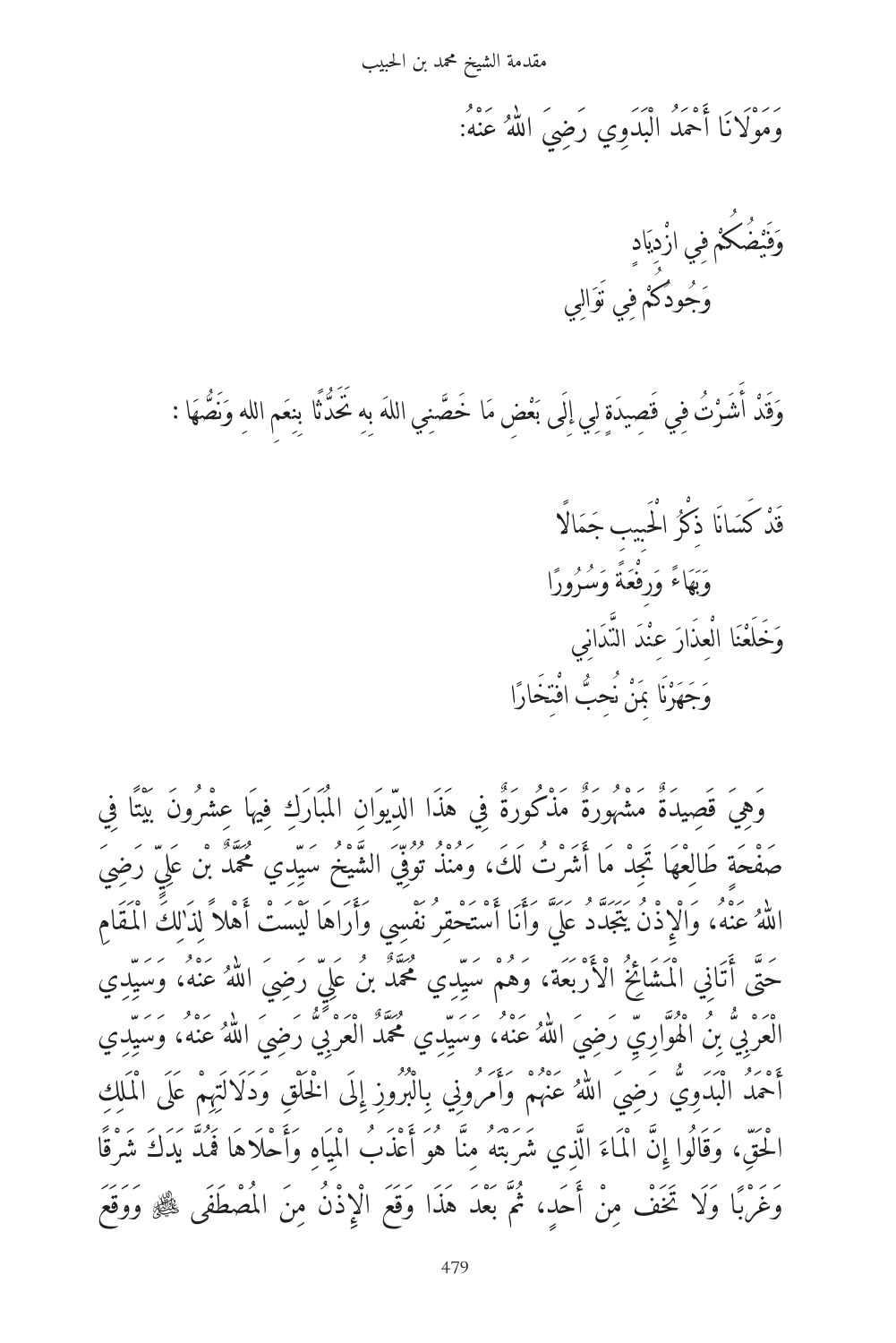ِ ،<br>بَغْيَةُ المُرِيدِينَ السَّائِرِينَ وَتُحْقَةُ السَّالِكِينَ العَارِفِينَ

اللّهُ. وقد حقق اللهُ رجاءَه فِينا، فواللهِ ثم واللّهِ ما مررنًا على مدِينةٍ ولا قريةٍ � � � وَلَا بَادِيَةٍ إِلاَّ وَشَهِدَ أَهْلُهَا بِوُصُولِ الْمَدَدِ إِلَيْهِمْ وَسَرَيَانِ الْحَيَاةِ فِي قُلُوبِهِمْ، وَذَٰلِكَ سِرُّ الْإِذْنِ، وَمَا جَلَسَ مَعَنَا، وَالْحَمْدُ لِلَّـهِ، فَقِيرٌ إِلاَّ وَازْدَادَ عِلْمًا لَمْ يَكُنْ عِنْدَهُ، وَحَصَلَ مِنْهُ خُضُوعٌ وَانْكِسَارٌ وَلَا جَلَسَ مَعَنَا مُرِيدُ الطَّرِيقَةِ إِلاَّ وَقَوِيتْ قَرِيحَتُهُ ِوَعَلَتْ هِمْتُهُ لِطَلْبِ مَعْرِفَةِ اللَّهِ وَلَا شَيْخٌ مِنْ مَشَائِخِ الْعَصْرِ إِلَّا وَازْدَادْ ذُوقًا إِلَى � دَوْقِهِ وَاسْتَفَادَ مِنَّا شَيْئًا لَمْ يَكُنْ عِنْدَهُ، وَذَٰلِكَ كُلُّهُ مِنْ سِرِّ الْإِذْنِ وَبَرَكَتِهِ، قَالَ ابْنُ عَطَاءِ اللهِ فِي حِكْمِهِ (مَنْ أَذِنَ لَهُ فِي التَّعْبِيرِ فَهِمَتْ فِي مَسَامِعِ الْخُلْقِ عِبَارَتَهُ � وَجَلِيتَ إِلَيهِمْ إِشَارَتَهُ وَالْمَأْذُونَ هُوَ الَّذِي يَتَكَلَّمُ بِاللَّهِ وَلِلَّـٰهِ، وَلِذَٰلِكَ أَثَرَ كَلامُهُ � فِي الْقُلُوبِ وَانْقَادَ إِلَيْهِ كُلَّ مَخْصُوصٍ وَمَحْبُوبٍ، وَقَدْ قَالَ شَيْخُ شَيْخِنَا سَيِّدِي محمد العربي، رَضِي اللَّهُ عنه واللَّهِ لا يَأْتِينِي إِلا المقبول وأنَا أقول تحدثًا بِنِعْمِ اللَّهِ � � ì. واللَّهِ لاَ يَأْتِينِي إِلاَ المحبوب، وقد قال لِي ﷺ فِي بِشَارَةٍ: اِعْلَمِ يَا وَلدِي أَنْ اللَّهَ � l<br>. بَكْرِمْك بِمِياهِ عَذْبَةٍ حَلْوَةٍ قُلْتٌ يَا رَسُولُ اللَّهِ هَذِهِ المَيّاه هِي مِياه الْإِسْلامِ والْإِيمانِ � والإِحسانِ قال لِي ﷺ هِي قلت يَا رسول اللهِ هذِهِ المَياه أشربها وحدِي أو أنَا � وَكُل مَنِ اقْتُدَى بِي فَقَالَ تَشْرَبُها انتْ وَكُلّ مَنِ اقْتُدَى بِكَ مِنْ امْتِي. وَقَدْ حَقْق اللَّهُ لنا ما وعدنًا بِهِ ﷺ، فواللهِ لقد شَرِبْنا هَذِهِ المَياه وكُلٌّ مَنْ صَحِبْنا بِالصِدْقِ ì. بشربها فِي اقربِ زَمْنٍ فَاحْمَدُوا اللَّهَ سَادَتِي وَاشْكُرُوهُ عَلَى مَا اكْرْمَكُمْ بِهِ مَوْلًا كُمْ � فِي وَقْتِكُمْ. قَال تَعَالَى ﴿مَا نَنسَخُ مِنْ ءَايَةٍ أوْ نَنسِها نَاتٍ بِخَيْرٍ مِنْهَا أوْ مِثْلِهَا﴾. وَقَدَمَ اللَّهُ تَعَالَى الْخَيْرِيةَ عَلَى الْمِثْلِيَةَ إِشَارَةً إِلَى أَنَّ الْوَلِي الْكَامِلَ لَا بَدْ أَنْ يَظْهَر � وَارِثَه وَلَوْ بَعْدَ حِينٍ وَيَكُونُ أَكَمَلَ مِنْهُ فِي الْعِلْمِ وَالْمَعْرِفَةِ بِاللَّهِ تَعَالَى كَرَامَةً لِذَٰٰلِك � الُولِي الكَامِلِ، وَلِأَنْ مَدَدَ اللَّهِ تَعَالَى وَفِيضَهُ فِي الزِيَادَةِ، قال الشيخ سيدنًا �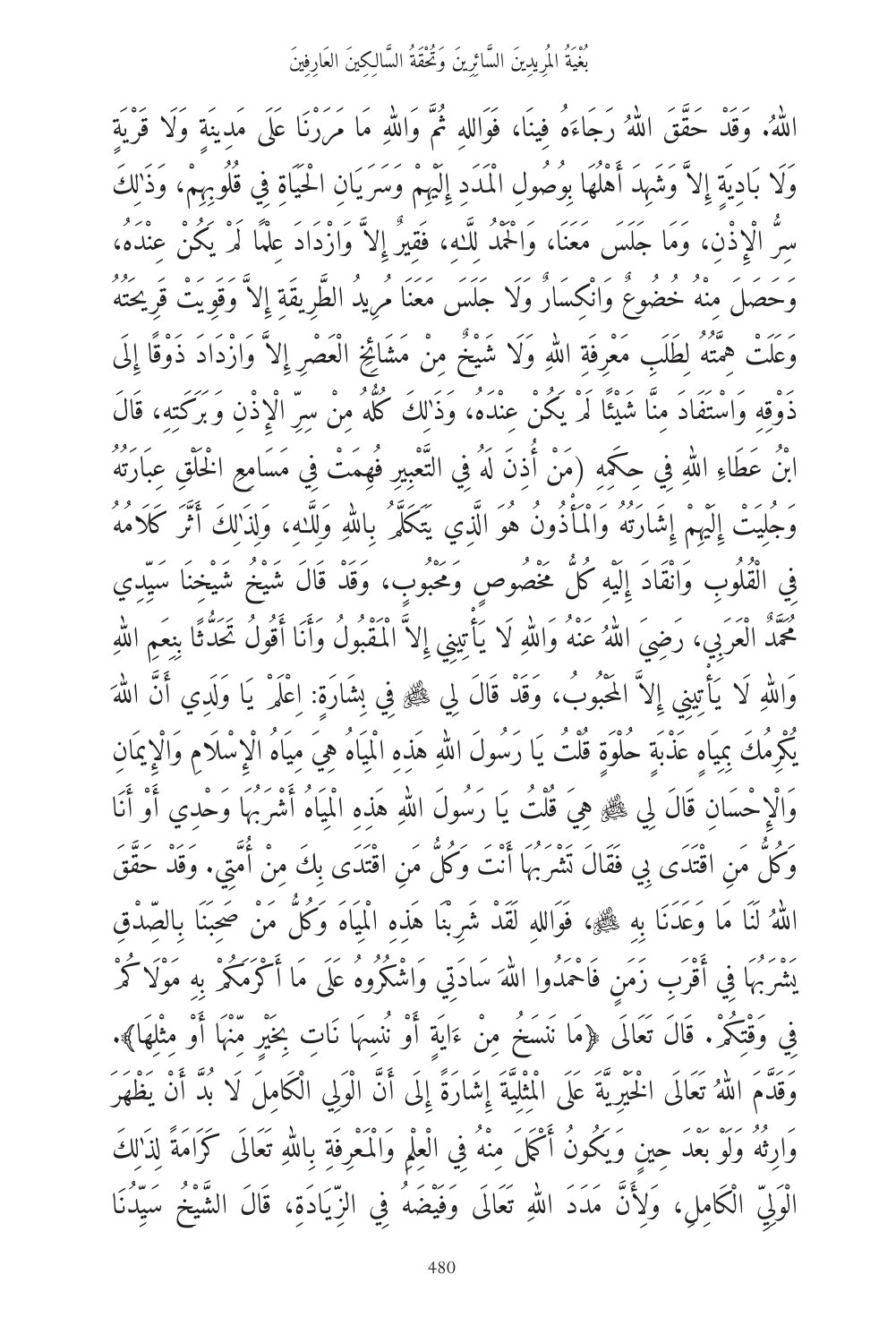مقدمة الشيخ محمد بن الحبيب

الْمَأْذُونُ مِنَ اللهِ وَرَسُولِهِ وَمِنْ سَائِرِ أُوْلِيَاءِ اللهِ وَهُوَ الْفَرْدُ الْمُحَمَّدِيّ الَّذِي لَا � � بِكُونَ فِي كُلِّ وَقْتٍ مِنْهُ إِلاَّ وَاحِدٌ وَإِنْ كَثَرَ الْمُشَائِخُ فِي عَصْرِهِ فَالْحَكْمَ لِذَٰٰلِكَ الْفَرْدِ عَلَيْهِمْ شَعَرُوا أَوْ لَمْ يَشْعُرُوا. وَقَدْ كَثْرَ الْمُدَّعُونَ لِمَقَامِ الْفَرْدَانِيَةِ بِالْبُهْتَانِ وَالزُورِ طَلَبًا لِلرِيَاسَةِ وَاسْتِجْلاَبَا لِلدُّنيَا الْفَانِيَةِ وَمَا شَعَرَ هَذَا الْمَدْعِي أَنْ مَنِ أَدْعَى مَا لَيْسَ فِيهِ كَذَّبَتَهُ شَوَاهِدِ الْاِمْتِحَانِ لِأَنْ عِنْدَهَا يَعْزُ الْمَرْءُ أَوْ يُهَانَ. وَقَدْ كَان المشائخ الصادِقون يكتفون بِعِلْمِ اللهِ ولا يتعلقون بِأحدٍ سِوى الله، وإِن برز مِنهم � � شيءٌ فعلى وجهِ التحدثِ بِنِعمِ اللَّهِ. قال تعالى ﴿ وَأَمَا بِنِعْمَةِ رَبِكَ فَحْدِثٌ﴾.<br>. � فَهَا هُوَ الْعَبْدُ الْفَقِيرِ إِلَى مُولَاهُ الْغَنِي بِهِ عَمَّا سِوَاهُ مُحَمَّد بن الْحَبِيبِ الْأمْغَارِي ِ الْحَسِنِي نَسْبًا الْفَاسِي مَنْشَئًا وَدَارًا يَقُولُ عَلَى وَجْهِ التَّحَدُّثِ بِنِعْمِ اللَّهِ، قد وقع لنا � الْإِذْنُ مِنَ اللّهِ وَمِنْ رَسُولِ اللهِ وَمِنْ سَائِرِ أَوْلِيَاءِ اللهِ. وَأَفْرَدَنِي بِعُلُومٍ وَأَسْرَارٍ � � � لْمَ تَكُنْ إِلَّا عِنْدَ الْفَرْدِ الْمَحْمَدِيِ وَلَوْ ارْدْنَا بَسْطَ مَا أَنْعَمَ اللَّهُ بِهِ عَلَيْنَا لاحْتجنا � إِلَى مُجَلَّدَاتٍ، وَلَكِنْ نَذْكُرُ إِلَى الْفُقَرَاءِ مَا خَصَنِي بِهِ شَيْخِي وَأَسْتَاذِي سَيِّدِي محمد بن علِي وذْٰلِك انه لما تصدر، رَضِيَ اللهُ عَنْه، كُتُبَتْ له رِسَالَةٌ فِي تَجْدِيدِ � الْعَهْدِ مَعَهُ بَعْدَ أَنْ كُنْتُ ۖ أَخَذْتُ الطَّرِيقُ عَلَى الشَّيْخِ الْعَارِفِ بِاللَّهِ سَيِّدِي � الْعَرْبِي بنَ الْهُوارِي فَكَتبٍ إِلَي رَضِي اللهُ عَنْه وَامْرِنِي بِالْقَدْوَمِ إِلَى حَضْرَتِهِ � فَامْتِثْلَتْ امْرُهْ وَقْدِمْتْ إِلَى مْرَاكْشَة، فَلَمَا دْخَلْتْ عْلَيْهِ رَضِي اللَّهُ عَنْهُ، دْخَلْ � عَلَيْهِ مِنَ الْفَرَجِ وَالسَّرُورِ مَا لَا يَدْخُلُ تَحْتَ حَصْرٍ، وَقَالَ لِي جَاءَتْنِي الطَّائِفَةُ كُلُّهَا لَمَا جِئْتَنِي انْتَ. وَقَالَ لِي مَرَّةُ اخْرَى فِي بِشَارَةٍ يَطُولُ ذِكْرُهَا: انْتَ عِنْدْنَا ۖ فِي طَائِفَتِنَا بِمَنْزِلَةِ ابْنِ عَطَاءِ اللهِ مِنَ الطَّائِفَةِ الشَّاذِلِيَّةِ،فَكَمَا أَنَّ اللهَ أُحْيَا الطَّرِيقَةَ � � الشَّاذِلِيَّةَ بِابْنِ عَطَاءِ اللَّهِ كَذَٰ'لِكَ يَحْيِ اللهُ هَذِهِ الطَّرِيقَةَ الْمُبَارَكَةَ بِكَ إِنْ شَاءَ � �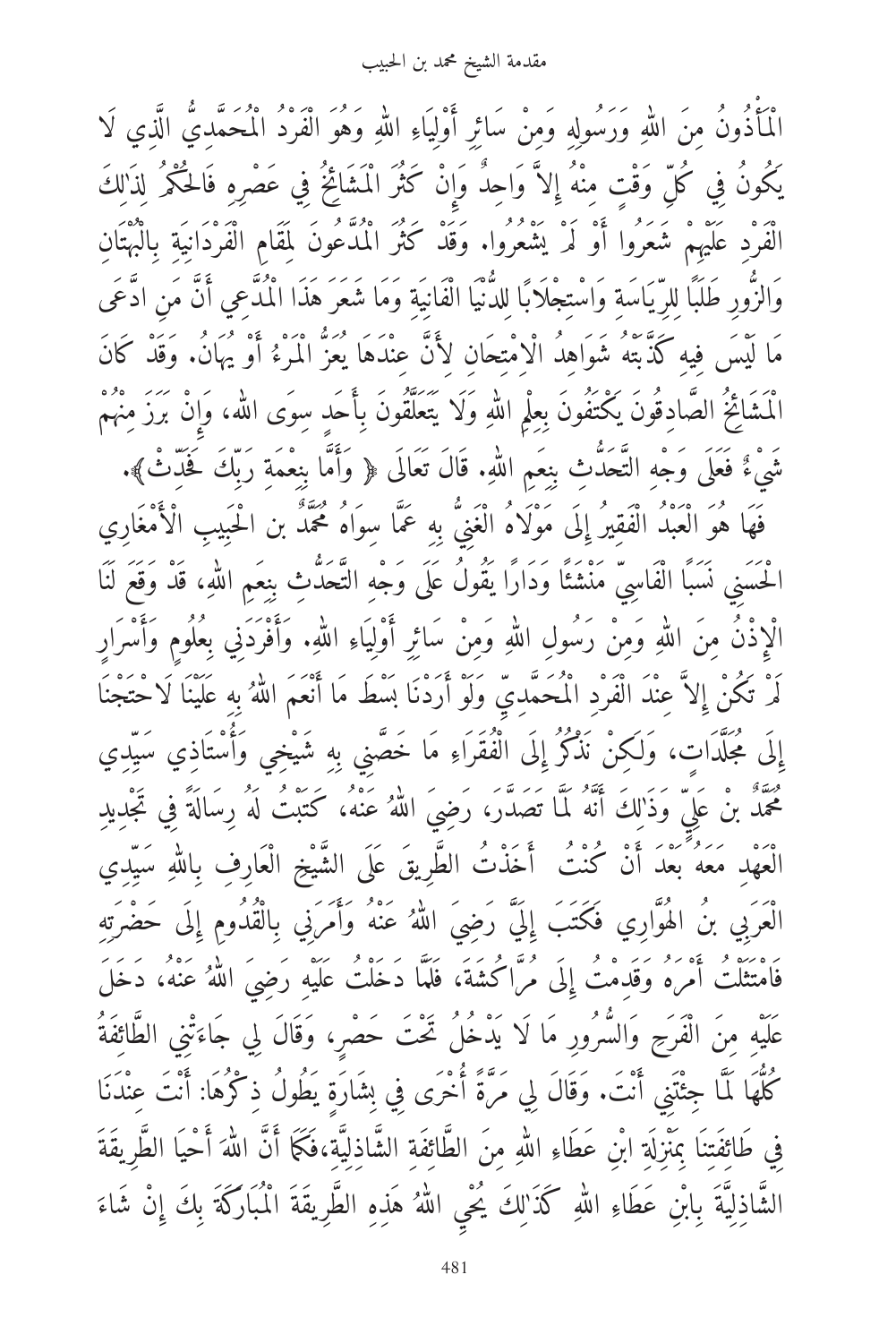مقدمة الشيخ محمد بن البيب بسم الله الرحمن الرحيم

قال رَضِيَ اللَّهُ عَنْهُ وَارْضَاهُ، الْحَمْدُ لِلَّـٰهِ الَّذِي أَقَامَ فِي كُلِّ وَقْتٍ لِإِحْيَاءِ � طَرِيقَتِهِ أَفْرَادًا وَبَسَطَ عَلَيْهِمْ مِنَ الْأَنْوَارِ الْمُحَمَّدِيَّةِ مَا يَسْتَمِدُّ بِهِ كُلُّ مَن اقْتَدَى بِهِمْ مِنَ الْمُحِبِّينَ أَزْوَاجًا وَأَفْرَادًا. نَحْمَدُهُ سُبْحَانَهُ وَتَعَالَى عَلَى مَا خَصَّنَا به مِنَ الْأَسْرَارِ وَمَا أَفَاضَهُ عَلَيْنَا مِنَ الْعُلُومِ وَالْمَعَارِفِ وَالْأَنْوَارِ وَنَشْكُرُهُ حَلّ جَلَالُهُ شُكْرًا بَسْتَغْرِقُ سَائِرَ النِّعَمِ الْوَاصِلَةِ إِلَيْنَا وَإِلَى جَمِيعِ عِبَادِ اللهِ الْعَبِيدِ وَالْأَحْرَارِ. وَنُشَهَدُ أَنْ � لَا إِلَهَ إِلَّا اللَّهُ وَحْدَهُ لَا شَرِيكَ لَهُ شَهَادَةَ أَهْلِ الْفَنَاءِ فِي التَّوْحِيدِ مِنَ المُقَرّبِينَ. � وَنْشُهْدَ أَنْ سَيِّدْنَا مُحْمَدًا عَبْدُهُ وَرَسُولُهُ ۖ الَّذِي أَرْسَلُهُ أَللَّهُ رَحْمَةً لِلْعَالَمِينَ صَلَى اللَّهُ � � عَلَيْهِ وَعَلَى آلِهِ وَأَصْحَابِهِ الَّذِينَ بَذَلُوا أَنْفُسَهُمْ وَأَمْوَاكُمْ فِي إِحْيَاءِ طَرِيقَتِهِ وَإِقَامَةِ مُنَّتِهِ وَمَا الْتَفَتُوا إِلَى إِذَايَةِ الْمُنَافِقِينَ وَالْمَحْجُوبِينَ.

وَبَعْدُ، فَاعْلَمُوا عِلْمًا يَقِينًا يَا مَعْشَرَ الْإِخْوَانِ مِنَ الطَّائِفَةِ الدَّرْقَاوِيَّةِ الشَّاذِلِيَّةِ وغيرِهِمْ مِنْ كُلِّ مَنْ أَرَادَ الْاِقْتِدَاءَ مِنْ عَبِيدِ رَبِنَا فِي سَائِرِ بِلاَدِ اللَّهِ وَعِبَادِ � اللَّهِ أَن اللَّهَ تبارك وتعالى قيض لِهذِهِ الطرِيقَةِ المباركَةِ فِي كُلِّ وَقْتٍ مَنْ يقوِمُ ì. � اعْوِجَاجَهَا وَيُظْهِرُ أَسْرَارَهَا وَأَنْوَارَهَا وَهُوَ الشَّيْخُ الْجَامِعُ بَيْنَ الْحَقِيقَةِ وَالشَّرِيعَةِ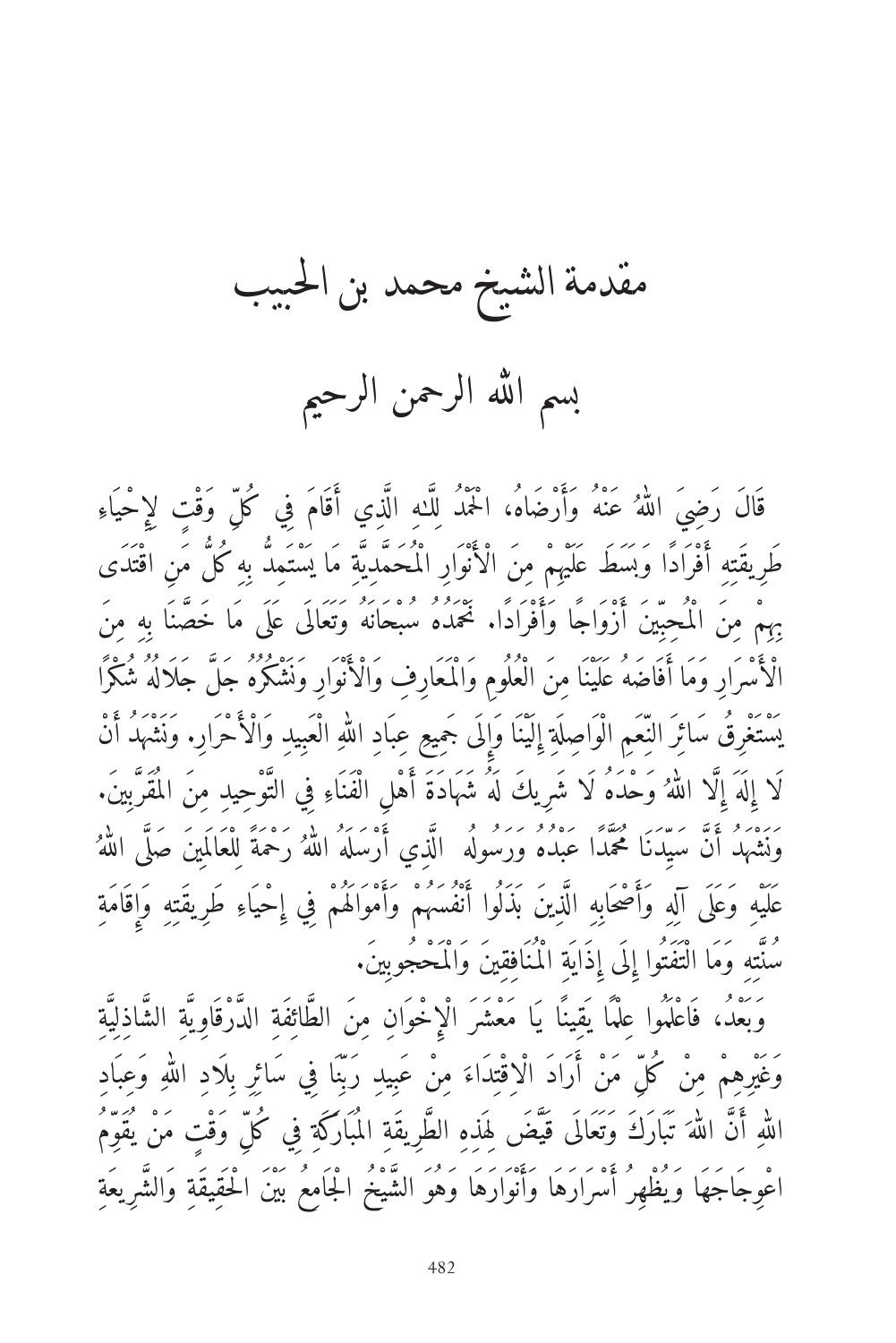مقدمة الشيخ محمد المرتضى البومسهولي .

ولذا فقد أذن الشيخ عبد القادر رضي الله عنه بتحقيق وطبع الديوان مرة � أخرى في نسخته الجديدة وسأل أن أكتب مقدمة له،وبدورنا نبارك هذا الإذن راجين من الله ان يجعله خالصا لوجهه ونافعا لعباده وكل من قرأه أوسمعه أو � نظر فيه ولم يكن ذا اختبارا. وصلى الله على واسطتنا إليه وقدوتنا سيدنا محمد وعلى آله وصحبه وسلم تسليما. �

> خادم آهل الله محمد المرتضى البومسهولي الله وليه. � �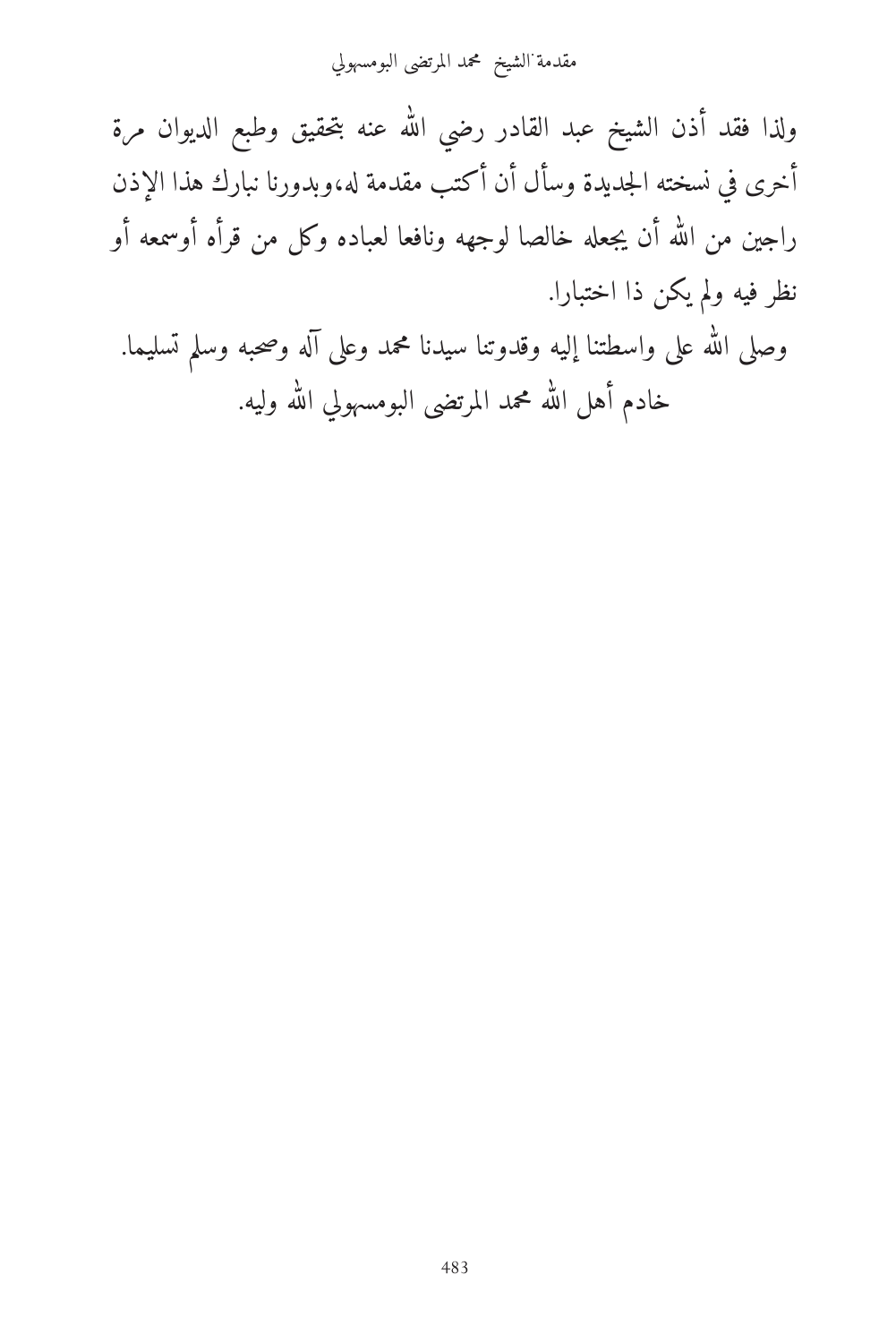مقدمة الشيخ محمد الرتضى البومسهولي له وسلم وبارك على سيدنا � ه الرحمن الرحيم وصلى ال� ل � بسم ال� ونبينا ومولانا محمد وعلى آله وصحبه وسلم تسليما. ه العلي العظيم ل � ولا حول ولا قوة الا بال�

ص َ مِنَ الْم ُومِنِينَ رِجَالٌ صَدَق ُوا مَا ع َاهَدُوا الل� ّهَ ع َل َيْهِ ص ل َ نَحْب َهُ وَمِنْه ُم م�ّن ي َنت َظِر ُ َ ف َمِنْه ُم م�ّن ق َضَى ص َ وَمَا ب َد�ّل ُوا ت َبْدِيل ًا

إن رسالة الشيخ سيدي محمد ابن الحبيب رضي الله عنه وارضاه التي تتضمن � أوراده الشريفة ووظيفته الحفيظة وقصائده الهادفة لها تأثير في نفوس كل قارئ وسامع في أقطار العالم وخصوصا بعد ترجمتها الى لغات عديدة مكنت الغربيين وغيرهم من فهم المضمون ،وإن هذا كل بفضل الله وفضل سر الإذن منه � رضي الله عنه، إذ لما آذن للشيخ عبد القادر الصوفي رضي الله عنه في تلقينه � ì. للأوراد وطبع ديوانه ،ظهرت بركاته بإقبال الناس عليه ،حيث أصبح لكل مريد (ديوان) في حقيبته وخزانته،ومما يدل على تزايد المريدين حاجتنا للمزيد من النسخ منه.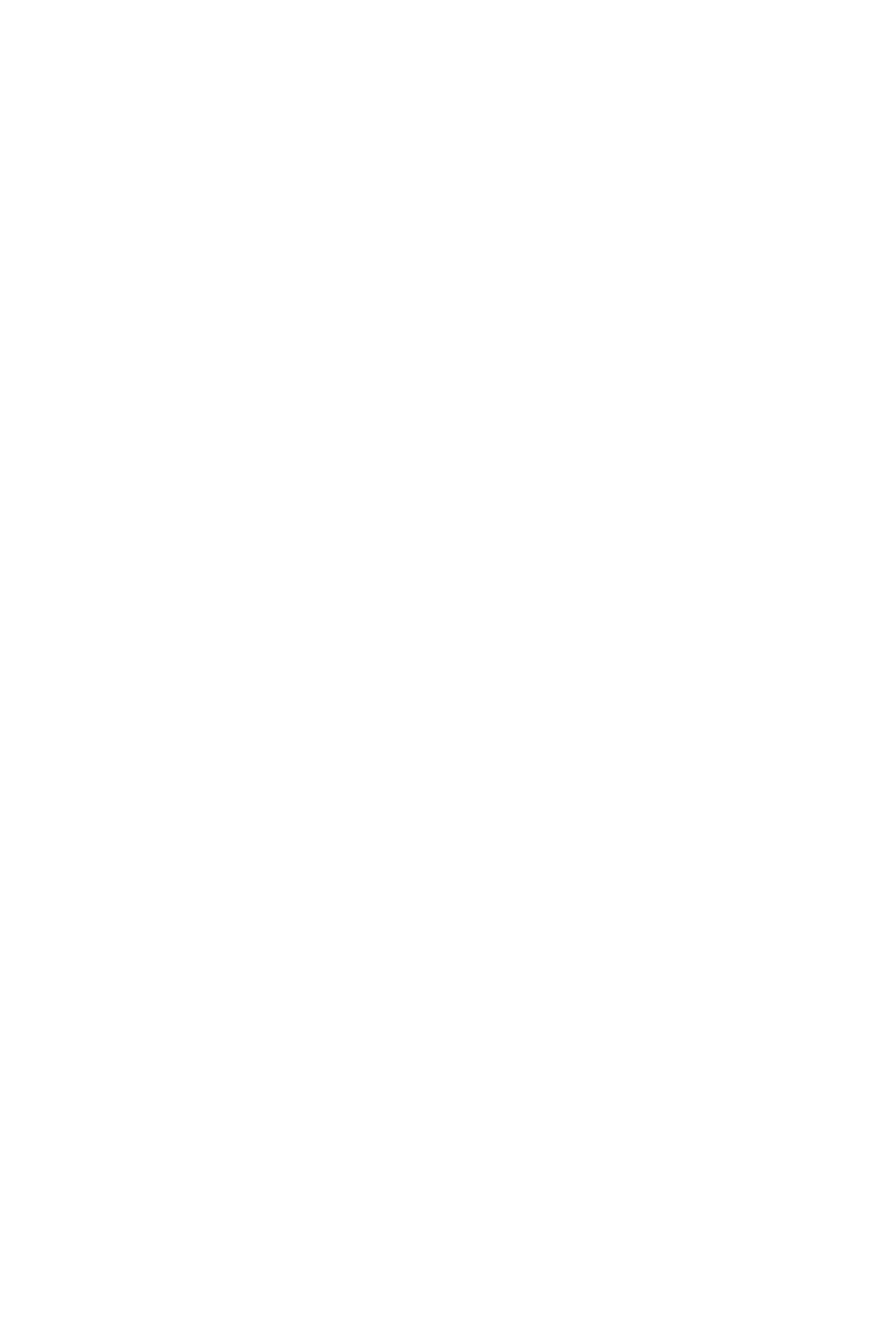بِسْمِ اللهِ الرَّحْمَنِ الرَّحِيمِ وَصَلَّى اللَّهُ عَلَى سَيّدنَا مُحَمّد وَءَاله دِيوَانُ الْعَارِفِ بِاللَّهِ وَالدَّالِّ عَلَى اللهِ أَبِي الْفُيُوضَاتِ وَالْإِمْدَادَاتِ، وَمَعْدَنِ الْأَسْرَارِ وَالْبَرَكَاتِ الْعَلاَّمَةُ الرَّبَّانِيُّ وَالْفَرْدُ الْمُحَمَّدِيُّ النُّورَانِيُّ مَوْلَانَا أَبُو عَبْدِ اللهِ الشَّيْخُ سَيِّدُنَا مُحَمَّدٌ بْنُ الْحَبِيبِ الْأَمْغَارِيُّ الْإِدْرِيسِيُّ الْحَسَنِيُّ نَسَبًا الْمَالِكِيُّ مَذْهَبًا الشَّاذِلِيُّ طَرِيقَةً وَانْتِسَابًا الْمُحَمَّدِيُّ فَيْضًا وَمَشْرَبًا الْفَاسِيُّ ثُمَّ الْمُكْاسِيّ مَنْشَئًا وَدَارًا ريح<br>مَتَعَمَ اللَّهُ الْمُسْلِبِينَ بِحَيَاتِهِ ءَامِين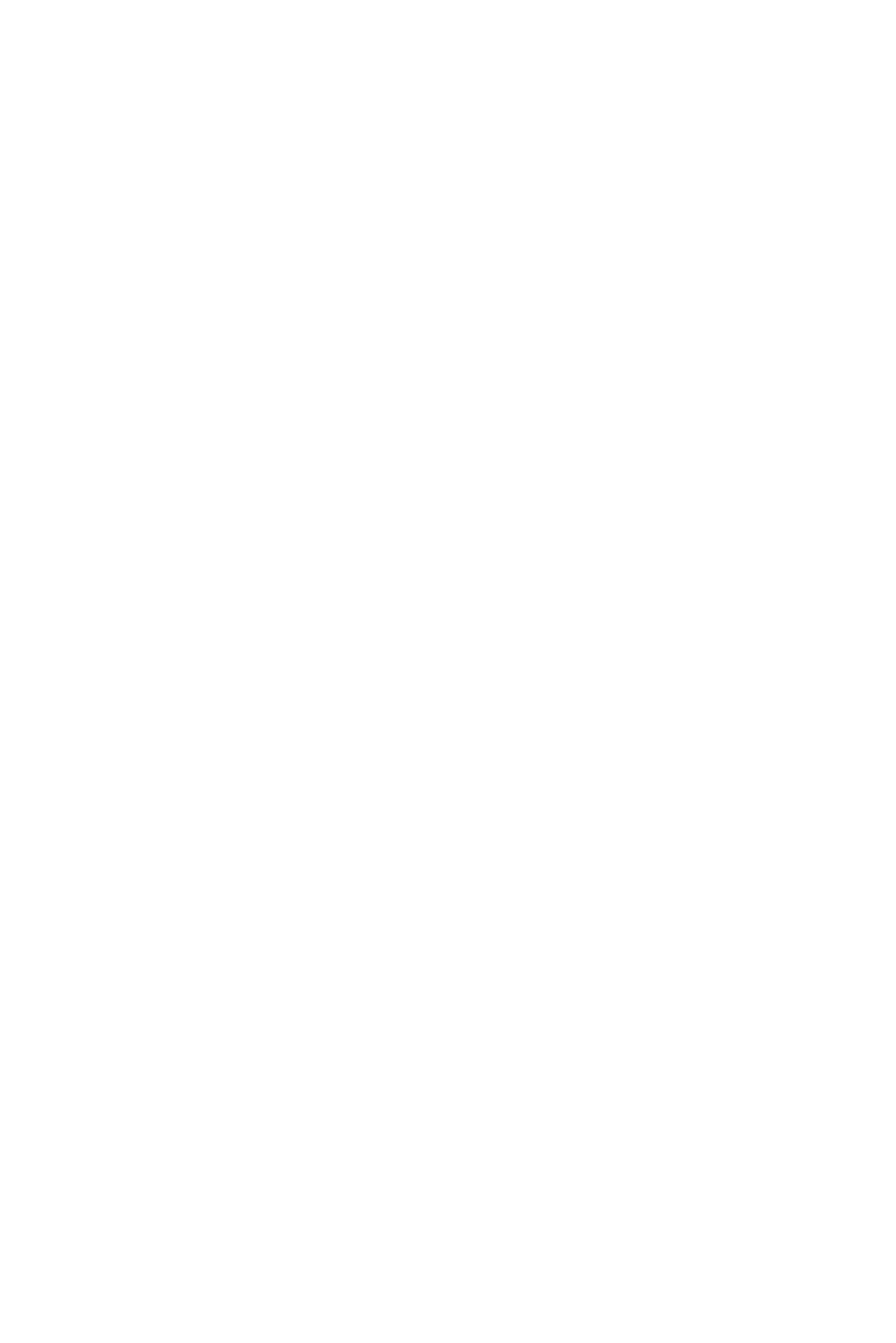للصَّحِيَّةُ المُرِيجِينِ السَّائِرِينَ<br>م ؚ<br>ا ا<br>ا ُ ֺ֖֧֚֝֝֟֟֟֟֓֬֝֬֝֓֬֝֬֝֓֬֝֬֝֬֝֬֝֬֝֓֬֝֬֝֓֬֝֓֬֝֬֝֓֬֝֬֝֬֝֓֬֝֬֝֓֬֝֬֝֬֝֬֝֬֝֬֝֓֬֝֬֝֬֝֬֝֬֝֬֝֬֝֬ ب وَتَّعَفَّةُ السَّالِكِينَ الْعَارِفِينَ ٔ<br>ٔ **ُ** ؚ<br>ا

ديوان له � الشيخ العارف بال� سيدي محمد بن الحبيب الأمغاري الإدريسي الحسني